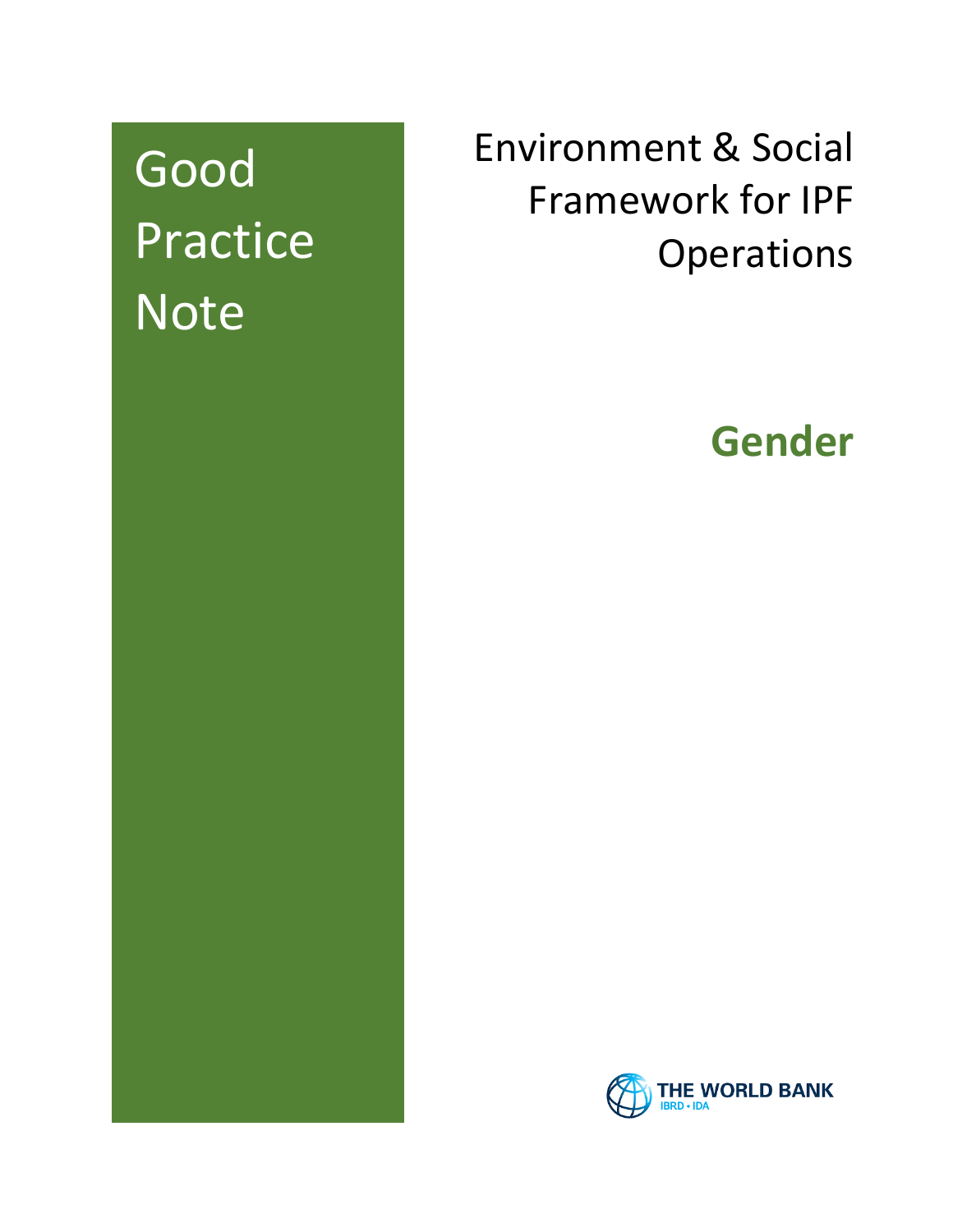*Good Practice Notes (GPNs) are produced to help World Bank staff in providing implementation support to Borrowers in meeting the requirements of the Environmental and Social Framework (ESF). They are written in a style and format that is intended for all staff and development partners to use. GPNs are advisory in nature and are not World Bank policy nor are they mandatory. They will be updated according to emerging good practice.*

First Edition Published October 2019

Afshan Khawaja (OPSSP) led the overall preparation of this Good Practice Note with a team consisting of Colin Scott (OPSSP), Aki Tsuda (OPSSP) and Ian White (OPSSP). It has benefited from input and feedback from the World Bank Gender group, Social Development and Environment & Natural Resources Global Practice Groups, Regions and LEGEN. It was peer reviewed by Zishan Karim (SAFU2), Karla Gonzalez Carvajal (IECT1) and Mohammed Dalil Essakali (SARDE). This Note was also informed by workshops with social impact assessment experts hosted by the World Bank in Vienna in June 2016 and Berlin in June 2017.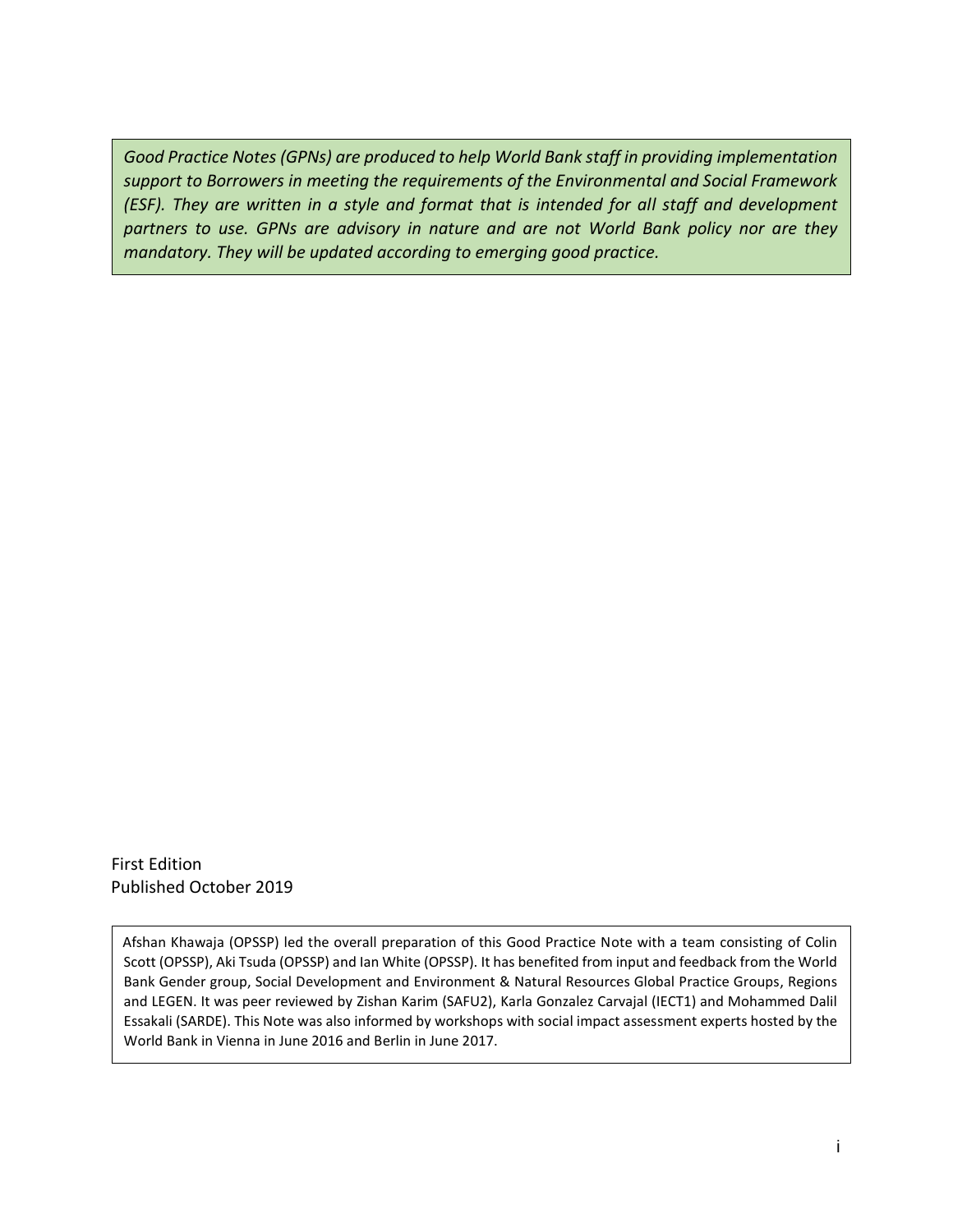### **Abbreviations**

| <b>CPF</b>  | <b>Country Partnership Framework</b>            |
|-------------|-------------------------------------------------|
| <b>ESA</b>  | <b>Environmental and Social Assessment</b>      |
| <b>ESCP</b> | <b>Environmental and Social Commitment Plan</b> |
| <b>ESF</b>  | <b>Environmental and Social Framework</b>       |
| <b>ESP</b>  | <b>Environmental and Social Policy</b>          |
| <b>ESS</b>  | Environmental and Social Standards (ESS1-10)    |
| <b>GBV</b>  | Gender-based violence                           |
| <b>GPN</b>  | <b>Good Practice Notes</b>                      |
| <b>IPF</b>  | <b>Investment Project Financing</b>             |
| <b>SCD</b>  | <b>Systematic Country Diagnostic</b>            |
| <b>SEA</b>  | Sexual Exploitation and Abuse                   |
| <b>SEP</b>  | Stakeholder Engagement Plan                     |
| SΗ          | Sexual Harassment                               |
| <b>TORs</b> | <b>Terms of Reference</b>                       |
|             |                                                 |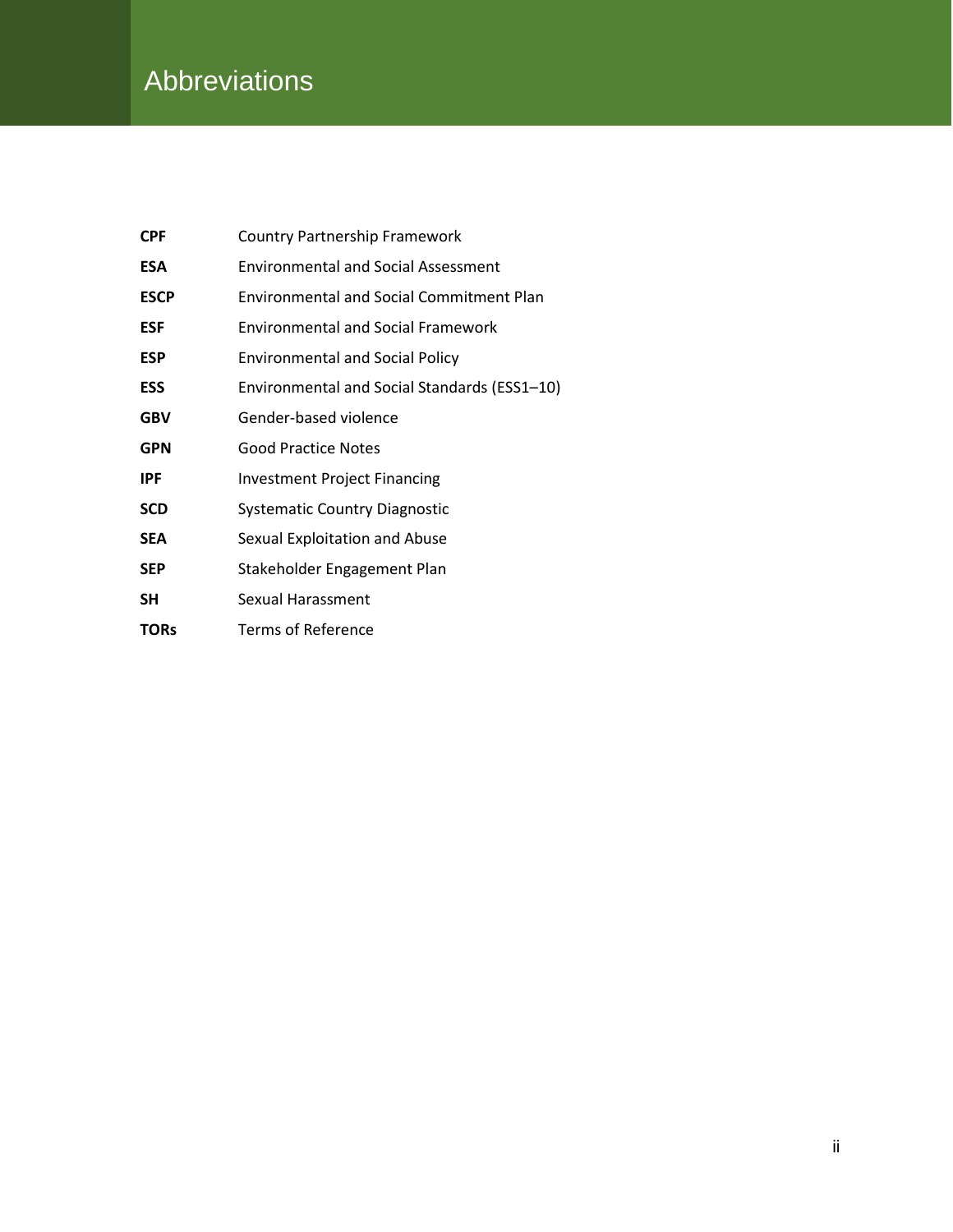- **Disadvantaged or vulnerable** Refers to those who may be more likely to be adversely affected by the project impacts and/or more limited than others in their ability to take advantage of a project's benefits. Such an individual/group is also more likely to be excluded from/unable to participate fully in the mainstream consultation process and as such may require specific measures and/or assistance to do so. This action will take into account considerations relating to age, including the elderly and minors, including in circumstances where they may be separated from their family, the community or other individuals upon which they depend.
- **Gender** Refers to the social, behavioral, and cultural attributes, expectations, and norms associated with being male or female. The social definitions of what it means to be female or male vary among cultures and change over time. Males and females are not homogeneous groups, but are stratified by race, ethnicity, and disability, which together with income level, geographic location, and migratory status, can lead to multiple overlapping layers of vulnerability and discrimination. Gender equality refers to how these factors determine the way in which women and men relate to each other and to the resulting differences in power between them. Gender is relevant to ESF requirements throughout the project cycle including scoping, assessment, implementation and stakeholder engagement.
- **Gender-based Violence (GBV)** An umbrella term for any harmful act that is perpetrated against a person's will and that is based on socially ascribed (i.e. gender) differences between males and females. It includes acts that inflict physical, sexual or mental harm or suffering, threats of such acts, coercion, and other deprivations of liberty. These acts can occur in public or in private (IASC 2015). Women and girls are disproportionately affected by GBV across the globe.
- **Mitigation hierarchy** A systematic and phased approach to addressing the risks and impacts of a project.

**Sexual Exploitation and**

**Abuse (SEA)** Sexual Exploitation is defined as any actual or attempted abuse of position of vulnerability, differential power or trust, for sexual purposes, including, but not limited to, profiting monetarily, socially or politically from the sexual exploitation of another. In Bank financed operations/projects, sexual exploitation occurs when access to or benefit from a Bank financed Goods, Works, Non-consulting Services or Consulting Services is used to extract sexual gain. Sexual Abuse is defined as the actual or threatened physical intrusion of a sexual nature, whether by force or under unequal or coercive conditions.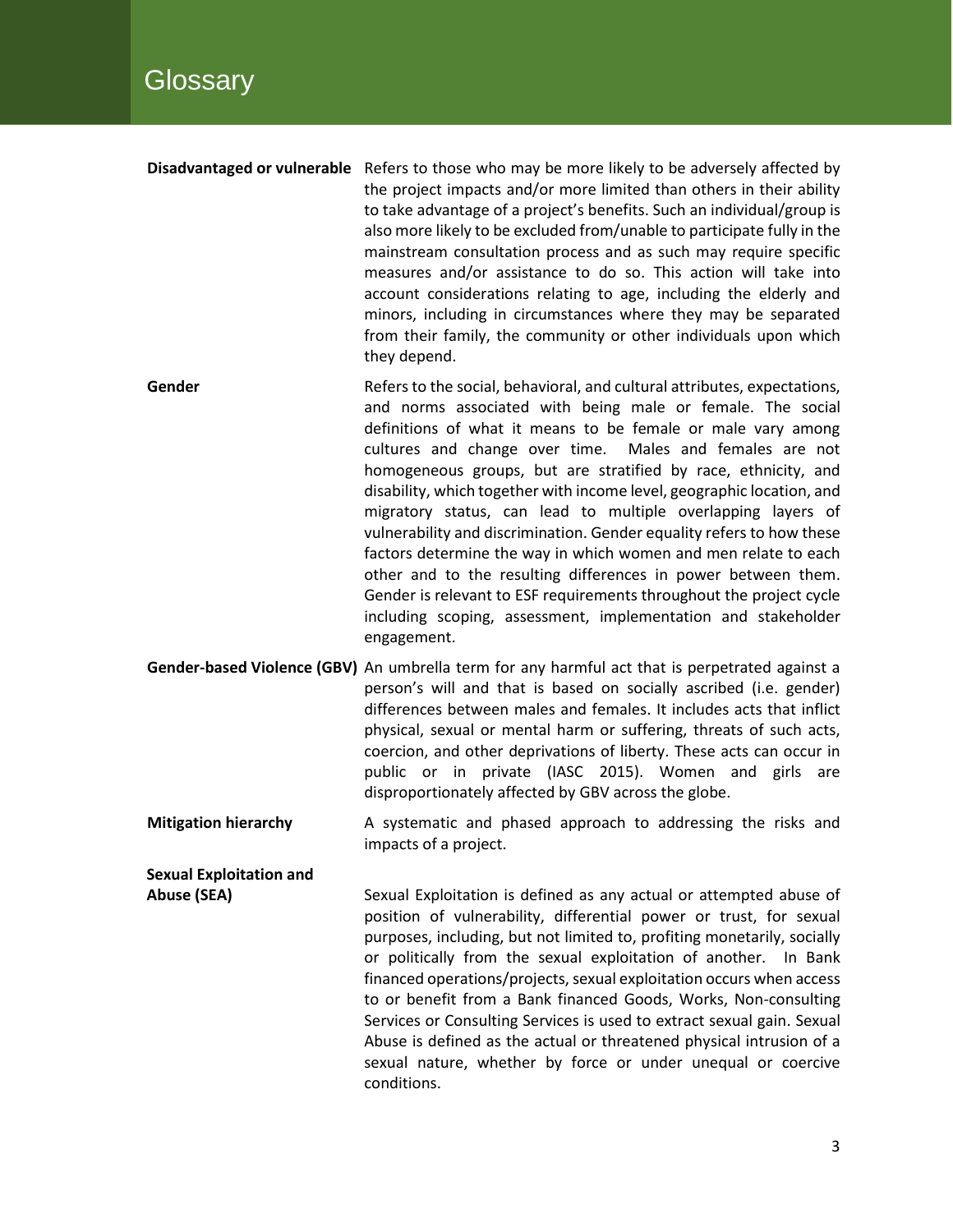**Sexual Harassment (SH)** Unwelcome sexual advances, requests for sexual favors, and other unwanted verbal or physical conduct of a sexual nature. SH differs from SEA in that it occurs between personnel/staff working on the project, and not between staff and project beneficiaries or communities. The distinction between SEA and SH is important so that agency policies and staff training can include specific instructions on the procedures to report each. Both women and men can experience SH.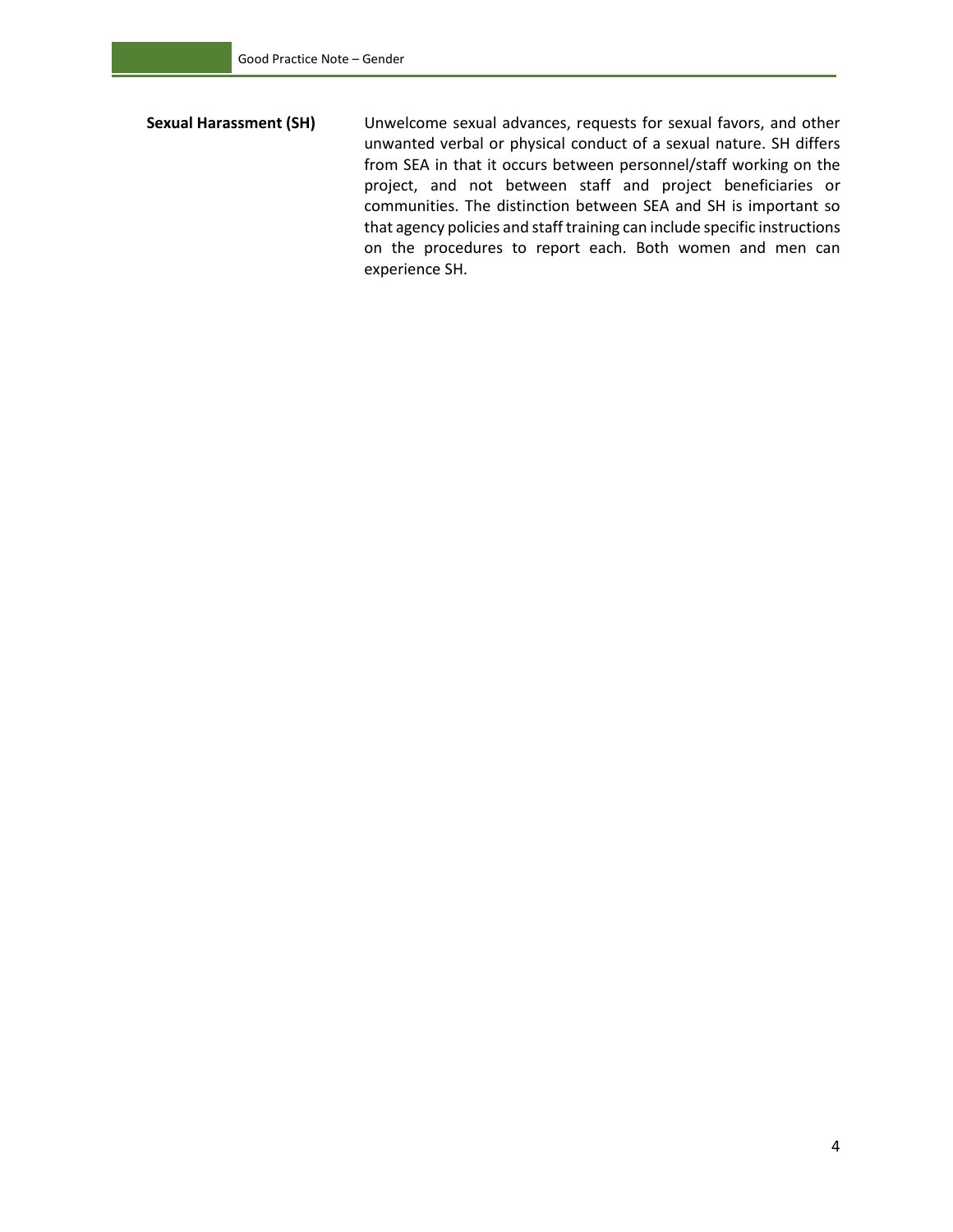#### **Introduction**

This note explains how the Environmental and Social Framework (ESF) at a project level supports the World Bank's work to close gaps between men and women, girls and boys and enhance women's leadership and voice. Under the ESF, the World Bank has strengthened its commitment to promoting gender equality and inclusion in Investment Project Financing (IPF) operations. This Good Practice Note (GPN) should be read in conjunction with the ESF, including the Environmental and Social Policy, the Environmental and Social Standards (ESS1-10), the accompanying Guidance Notes, and the Bank Directive on Addressing Risks and Impacts on Disadvantaged or Vulnerable Individuals or Groups.

The Bank's overall approach to gender is guided by the World Bank Group's Gender Strategy<sup>1</sup> (FY16-23) and OP4.20: Gender and Development<sup>2</sup>. The Gender Strategy is backed up by a number of country and sector-level instruments such as regional gender action plans, country diagnostics (and in some regions, with country action plans and platforms), and Global Practice (GP) Gender Strategy Follow Up Notes. These are illustrated in Figure 1.

The World Bank Group's Gender Strategy sets out different actions to achieve real-world results, by identifying and implementing operations that narrow opportunity and outcome gaps between males and females (Note: males and females are not homogeneous, and disparities between women or between men, such as between poor and non-poor women, or younger and older women, or urban and rural men, for example, are considered as a gender gap.) It aims further to address constraints cited in many economies as impediments to closing these gaps, such as occupational sex segregation, with women and girls often streamed into lower-paying, less secure fields of study and work; high rates of unpaid work by women; lack of safe, affordable transportation; high prevalence of gender-based violence (GBV) and, more specifically, of Sexual Exploitation and Abuse (SEA)/Sexual Harassment (SH) in workplaces; lack of clear land and housing ownership and tenure security, wherein women's rights tend to be informal so that they are at greater risk of being displaced from land and other asset ownership; and inadequate investment in and prioritization of care services, from early childhood to old age. The strategy sets out to help countries address challenges such as maternal mortality while also considering emerging challenges such as ageing populations, climate change, fragility, conflict, and violence, and slowing economic growth.

The WBG Gender Strategy also reinforces OP4.20: "Gender and Development", which aims to assist member countries in formulating and implementing their gender equality and development goals. To this end, the Bank has developed tools for assessing how well it is helping clients close relevant gender gaps within and across sectors in the countries in which it has an active assistance program. The Bank's Country Partnership Framework (CPF) draws on and discusses the findings of a recent gender assessment and other diagnostics. Further, in sectors and thematic areas where the CPF has identified key gender gaps, the Bank's assistance to the country incorporates measures designed to address them. Projects in these

<sup>&</sup>lt;sup>1</sup> [World Bank Group Gender Strategy \(FY16-23\): Gender Equality, Poverty Reduction and Inclusive Growth.](https://openknowledge.worldbank.org/handle/10986/23425) (2015). The strategy builds on the conceptual framework of the World Development Report 2012: Gender Equality and Development (World Bank 2011), which posits that households, markets, and institutions, and the interactions between them, influence gender equality and economic development. The framework focuses on three domains of gender equality: human endowments, notably health and education; economic opportunity, as measured by participation in economic activities and access to and control of key productive assets; and voice and agency, as expressed in freedom from violence, the ability to have voice and influence in governance and political processes, and the ability to exercise control on key decisions such as marriage, sexual activity, and child-bearing.

<sup>&</sup>lt;sup>2</sup> OP [4.20:](https://policies.worldbank.org/sites/ppf3/PPFDocuments/Forms/DispPage.aspx?docid=3523&ver=current) Gender and Development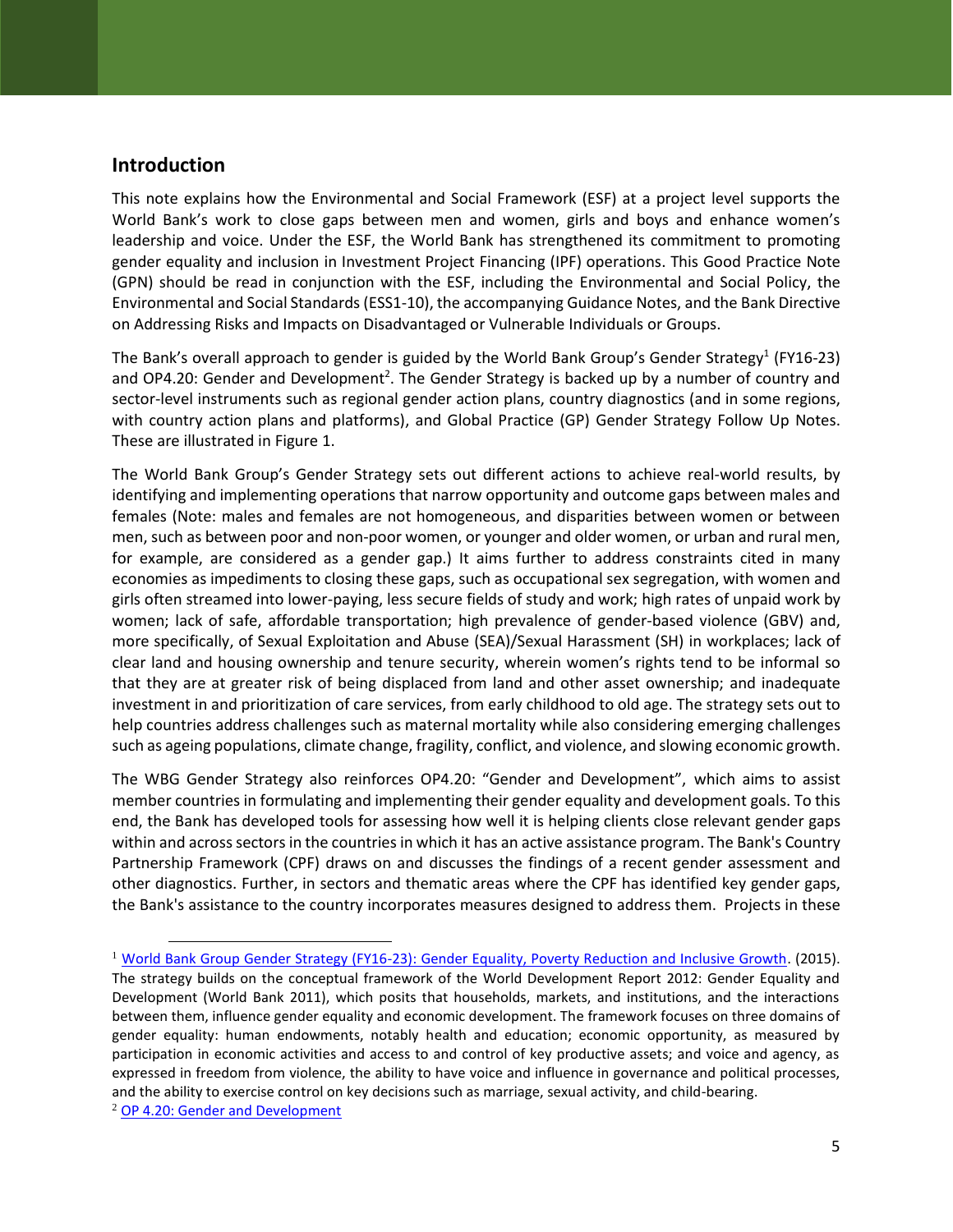sectors and thematic areas are designed to take into account the gender gaps that can be addressed by the project.

The ESF's Vision for Sustainable Development stresses the importance of gender equality in the Bank's work on inclusion, empowering all people to participate in, and benefit from, the development process. Provisions on gender under the ESF therefore work both (i) on *improving access* to services and benefits such as education, health, social protection, infrastructure, affordable energy, employment, financial services and productive assets, and (ii) action to *remove barriers* against those who are excluded from the development process in relation to the projects the Bank supports through IPF operations.

Drawing upon the significant body of work on gender in the World Bank, this note is specifically aimed at addressing gender gaps in the context of the ESF focusing at the project level and the identification and mitigation of risks and impacts through the process of environmental and social assessment (ESA). The assessment and mitigation of the risks of gender-based violence (GBV) in projects are covered in a specific Good Practice Note.<sup>3</sup> Discrimination based on a person's real or perceived sexual orientation or gender identity (SOGI) is addressed in a separate Good Practice Note.<sup>4</sup>

This note explains how throughout the project cycle the ESF can contribute to sound project design to close different types of gender gaps, guided by thorough environmental and social assessment and stakeholder engagement early in project preparation, strong stakeholder engagement, and a continued attention to monitoring relevant actions throughout the lifetime of the project.



#### Figure 1: The ESF within the World Bank's approach to Gender

<sup>3</sup> [Good Practice Note: Addressing Gender Based Violence In Investment Project Financing involving Major Civil](http://documents.worldbank.org/curated/en/399881538336159607/Environment-and-Social-Framework-ESF-Good-Practice-Note-on-Gender-based-Violence-English.pdf)  [Works](http://documents.worldbank.org/curated/en/399881538336159607/Environment-and-Social-Framework-ESF-Good-Practice-Note-on-Gender-based-Violence-English.pdf) (Sept 2018).

<sup>4</sup> [Good Practice Note: Non-Discrimination: Sexual Orientation and Gender Identity \(SOGI\)](http://pubdocs.worldbank.org/en/590671570796800429/Good-Practice-Note-SOGI.pdf) (Oct 2019).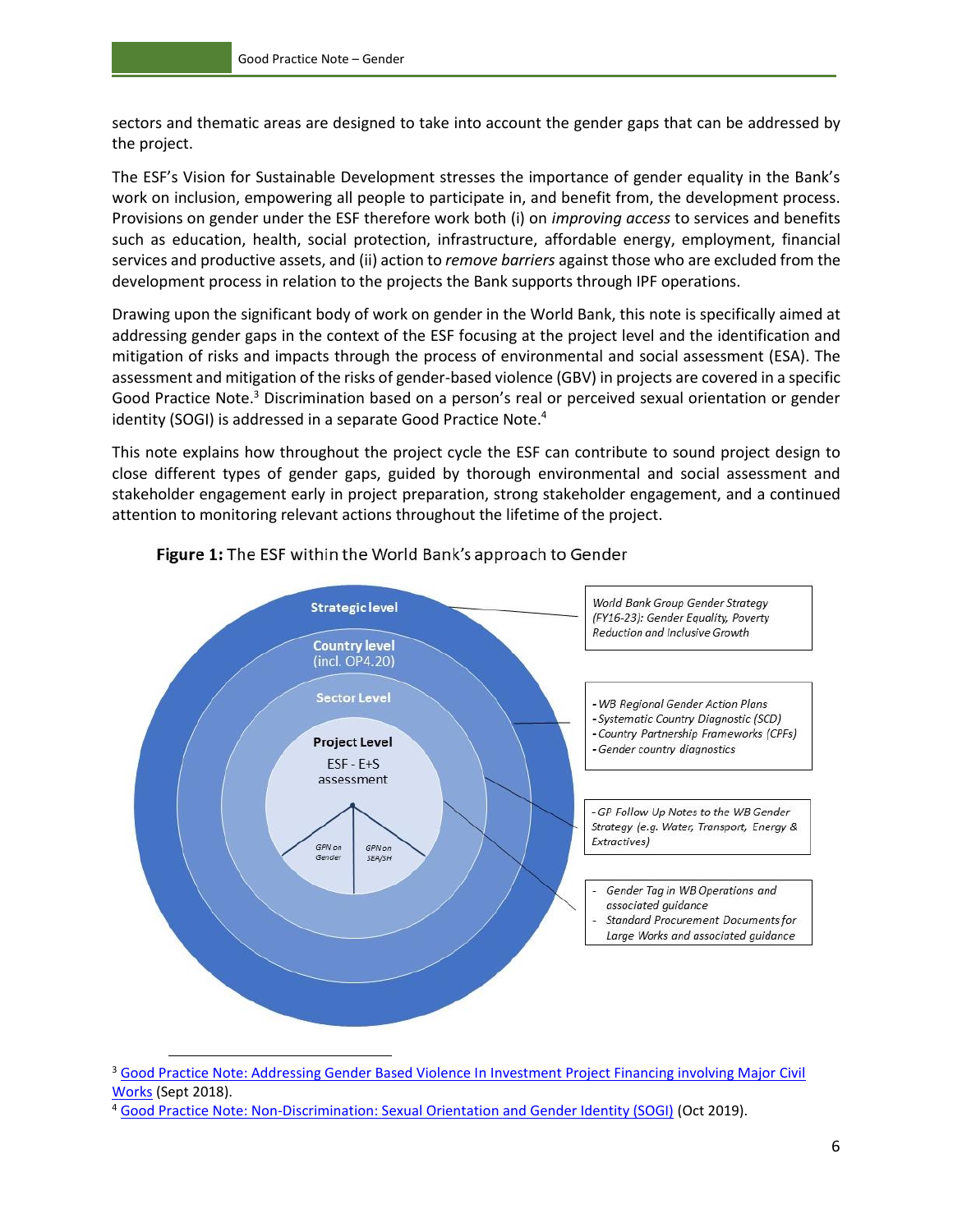#### *How does the ESF fit within the Bank's Approach to Gender?*

Figure 1 depicts how the ESF fits within the World Bank's strategic, country and sector-level work to close gaps between men and women and enhance women's voice and agency. At the **strategic, country and sector level**, there are Bank strategies, policies and practices (see resources Annex 1) which also inform project-level actions.

At the **project-level**, provisions on gender in the ESF are focused on gender equality and inclusion, particularly in the context of addressing disadvantaged or vulnerable groups, including the risks of genderbased violence. The 2018 Good Practice Note on GBV provides guidance on management of risks of sexual exploitation and abuse (SEA)/sexual harassment (SH) that can arise in the context of IPFs that involve major civil works. The ESF also promotes project-level opportunities to close key gender gaps.

#### **Box 1: How does the ESF, and provisions in the ESSs, relate to Gender Tagging?**

- 1. The ESSs, and its provisions relating to gender, apply to the Borrower. The Bank has responsibilities under the ESF Policy and the Directive on Non-Discrimination defining its due diligence.
- 2. ESS provisions address gender inequality largely by identifying and addressing risks and impacts (a 'do no harm' approach); identifying positive (do good and deliberate) measures to close gender gaps in the four pillars of the WBG Gender Strategy may make the operation eligible for the tag (see below).
- 3. Gender tagging applies to Bank operations that close gender gaps in the four pillars of the WBG gender strategy through (i) analysis – identify gender gaps in outcomes between men and women in a given project or sector; (ii) design – devise interventions to address gaps between women and men, and; (iii) indicators in the results framework that measure closure of a gender gap (simply sex-disaggregating indicators is not sufficient to get the Tag – see [https://worldbankgroup.sharepoint.com/sites/Gender/Pages/Gender-Tag-11192018-](https://worldbankgroup.sharepoint.com/sites/Gender/Pages/Gender-Tag-11192018-173633.aspx) [173633.aspx\)](https://worldbankgroup.sharepoint.com/sites/Gender/Pages/Gender-Tag-11192018-173633.aspx).
- 4. These are complementary approaches although the ESF is Board approved policy, and gender tagging is an internal tool to help implement the WBG Gender Strategy through corporate reporting and for capturing best practice designs and outcomes. The two approaches connect in ESS1 Section B and Annex One whereby the Borrower may be required to conduct a gender analysis as one of the 'methods and tools' available in the ESA. If required, the gender analysis may be listed in the ESCP. The Gender Tag goes beyond a gender analysis to actions to close gender gaps and indicators that show progress.

#### *What is the division of roles and responsibilities between the Bank and Borrower?*

As throughout the ESF, the Borrower meets the requirements of standards (see below), while the Bank exercises its due diligence under the ESF, as set out in the ESP. The Bank will assist Borrowers in their application of the ESSs to projects supported through Investment Project Financing in accordance with the ESF. The success of the ESF implementation is highly contingent on the borrowers' understanding and buy-in of the issues addressed under the ESF including gender gaps. To this end, as necessary, Bank assistance will include technical training for Project Implementation Unit (PIU) staff on ESF requirements on gender and monitoring of the performance of the project throughout the project life.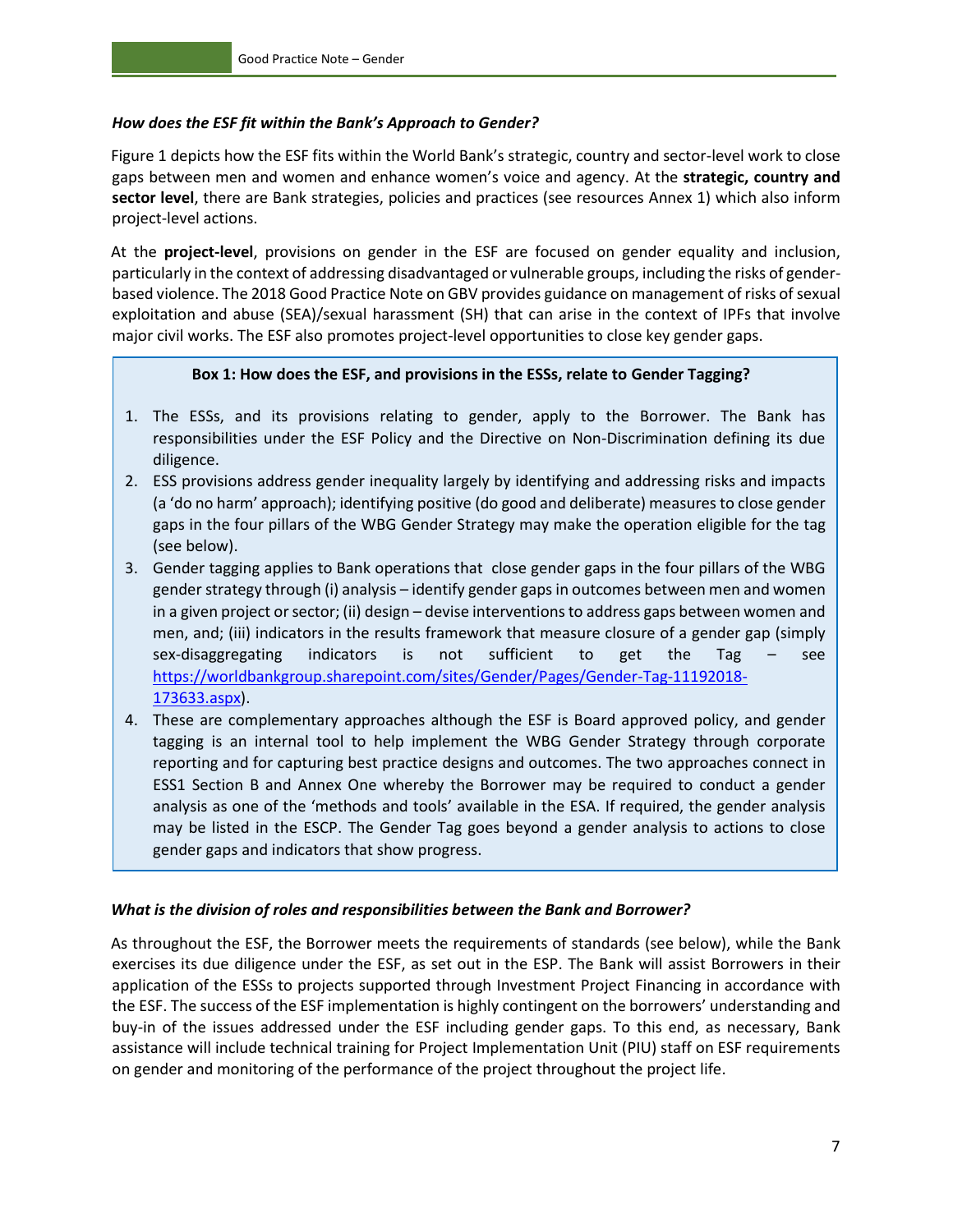#### *What is the Bank Directive on "Addressing Risks and Impacts on Disadvantaged or Vulnerable Individuals or Groups"?*

This World Bank Directive supports implementation of the ESF by establishing directions for Bank staff in respect of project-affected disadvantaged or vulnerable individuals or groups, including those at risk as a result of unequal gender norms and power relations. The Directive is relevant for the Bank's support for the Borrower in fulfilling ESF requirements throughout the project cycle including scoping, assessment, implementation and stakeholder engagement. More specifically, the Bank Directive is the instrument that establishes directions for Bank staff regarding due diligence obligations on gender in relation to vulnerable groups, including requiring the Bank staff to: (1) review TORs to identify risk groups; (2) review ESAs; (3) promote participation of vulnerable groups in consultations; and (4) seek advice of the Operational Environmental and Social Risk Committee (OESRC) in the event that the application of the directive may pose risks to individuals or communities or to cause harm.

#### *How does the ESF address risks and impacts associated with Gender?*

The ESF addresses gender risks<sup>5</sup> both in the process and methodology for conducting an ESA and in the nature of risks and impacts to be identified and mitigated.

The following table summarizes the relevant requirements standard by standard under the ESF, with the focus on ESS1, 2, 4, 5, 7 and 10 where gender equality and inclusion plays a key role. For teams working at the project level, it is also important to review Annex 2 for a more detailed table with ESF Guidance Notes<sup>6</sup>, which provide additional gender-specific guidance for Borrowers on how to identify and respond to key gender gaps in IPF operations.

#### **TABLE 1: GENDER AND THE ESF**

**ESS1. Assessment and Management of Environmental and Social Risks and Impacts**

- Threats to Human Security through the escalation of personal, communal or inter-state conflict, crime or violence (ESS1 para 28 (b) (i)).
- Assess risks and impacts that project impacts fall disproportionately on **the disadvantaged or vulnerable (***which include inequalities between males and females)* and any prejudice or discrimination toward such groups in providing access to development resources and project benefits. (ESS1 para 28 (b) (ii) and (iii))
- Ensure that projects do not inadvertently compromise existing legitimate rights for land and natural resource tenure and use (including collective rights, subsidiary rights and the rights of **women**) or have other unintended consequences, particularly where the project supports land titling and related issues. (ESS1 footnote 29)
- Implement differentiated measures so that adverse impacts do not fall disproportionately on **the disadvantaged or vulnerable**, and they are not disadvantaged in sharing any development benefits and opportunities resulting from the project. (ESS1 para 29)

<sup>5</sup> Gender risks cover a range of sectors and issues. For instance, all women – regardless of race, ethnicity, income, etc. – may be at risk of gender-based violence. Not all women (or men) may be vulnerable to displacement from livelihoods as a result of a project action, but women are more likely than men to be in insecure economic activities. More women than men are likely to be vulnerable to displacement from key assets such as land and housing, since they tend not to have clear property rights. In most cultures, women more than men should a greater share of unpaid work so this is a risk to be aware of.

<sup>6</sup> ESF Guidance Notes for Borrowers, World Bank, June 2018.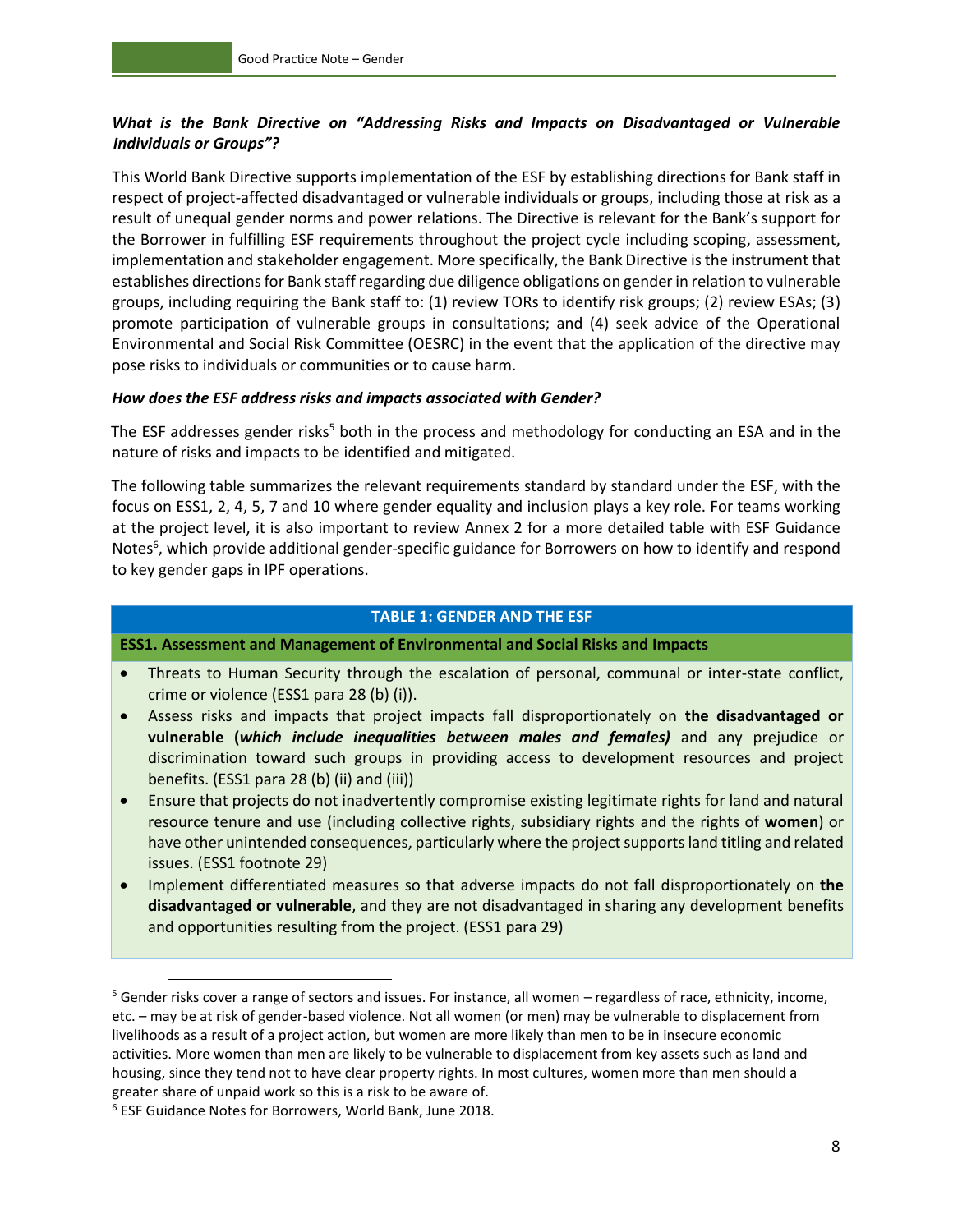#### **ESS2. Labor and Working Conditions**

- Apply the principle of equal opportunity and fair treatment in the employment of project workers, so that there will be no discrimination with respect to any aspects of the employment relationship. (ESS2 para 13)
- Provide appropriate measures of protection and assistance to address the vulnerabilities of project workers, including specific groups of workers, such as **women**, people with disabilities, migrant workers and children of working age. (ESS2 para 15)
- Do not employ trafficked persons in connection with the project. **Women** and children are particularly vulnerable to trafficking practices. (ESS2 para 20 and footnote 15)

#### **ESS4. Community Health and Safety**

- Evaluate and address the risks and impacts of the project on the health and safety of the affected communities during the project life-cycle, including **the vulnerable**. (ESS4 para 5)
- Avoid or minimize the potential for community exposure to water-borne, water-based, water-related, and vector-borne diseases, and communicable and non-communicable diseases that could result from project activities, taking into consideration differentiated exposure to and higher sensitivity of **vulnerable groups**. (ESS4 para 15)
- Applying the concept of universal access in environmental design may increase women's safety and security. (ESS4, paras 7 and 9)

#### **ESS5. Land Acquisition, Restrictions on Land Use and Involuntary Resettlement**

- Ensure in the consultation process that **women's perspectives are obtained and their interests factored into all aspects of resettlement planning and implementation**. Addressing livelihood impacts may require intra-household analysis in cases where **women**'s and men's livelihoods are affected differently. **Women**'s and men's preferences in terms of compensation mechanisms, such as replacement land or alternative access to natural resources rather than in cash, should be explored. (ESS5 para 18)
- Documentation of ownership or occupancy and compensation payments in the names of **both spouses** or single heads of households as relevant, and other resettlement assistance, such as skills training, access to credit, and job opportunities, should be equally available to **women** and adapted to their needs. Where national law and tenure systems do not recognize the rights of **women** to hold or contract in property, measures should be considered to provide **women** as much protection as possible with the objective to achieve equity with men. (ESS5 footnote 18)
- Establish in the resettlement action plan the entitlements of affected persons and/or communities, paying particular attention to **gender** aspects and the needs of vulnerable segments of communities, and ensure that these entitlements are provided in a transparent, consistent, and equitable manner. The plan will incorporate arrangements to monitor the effectiveness of livelihood measures during implementation, as well as evaluation once implementation is completed. (ESS5 para 33)

**ESS7. Indigenous Peoples/Sub-Saharan African Historically Underserved Traditional Local Communities** 

- Proactively engage with the relevant Indigenous Peoples to ensure their ownership and participation in project design, implementation, monitoring and evaluation and consult with them as to the cultural appropriateness of proposed services or facilities, and will seek to identify and address any economic or social constraints (including those relating to **gender**) that may limit opportunities to benefit from, or participate in, the project. (ESS7 para 14)
- Conduct the engagement process which includes stakeholder analysis and engagement planning, disclosure of information, and meaningful consultation, in a culturally appropriate and **gender** and inter-generationally inclusive manner. (ESS7 para 23)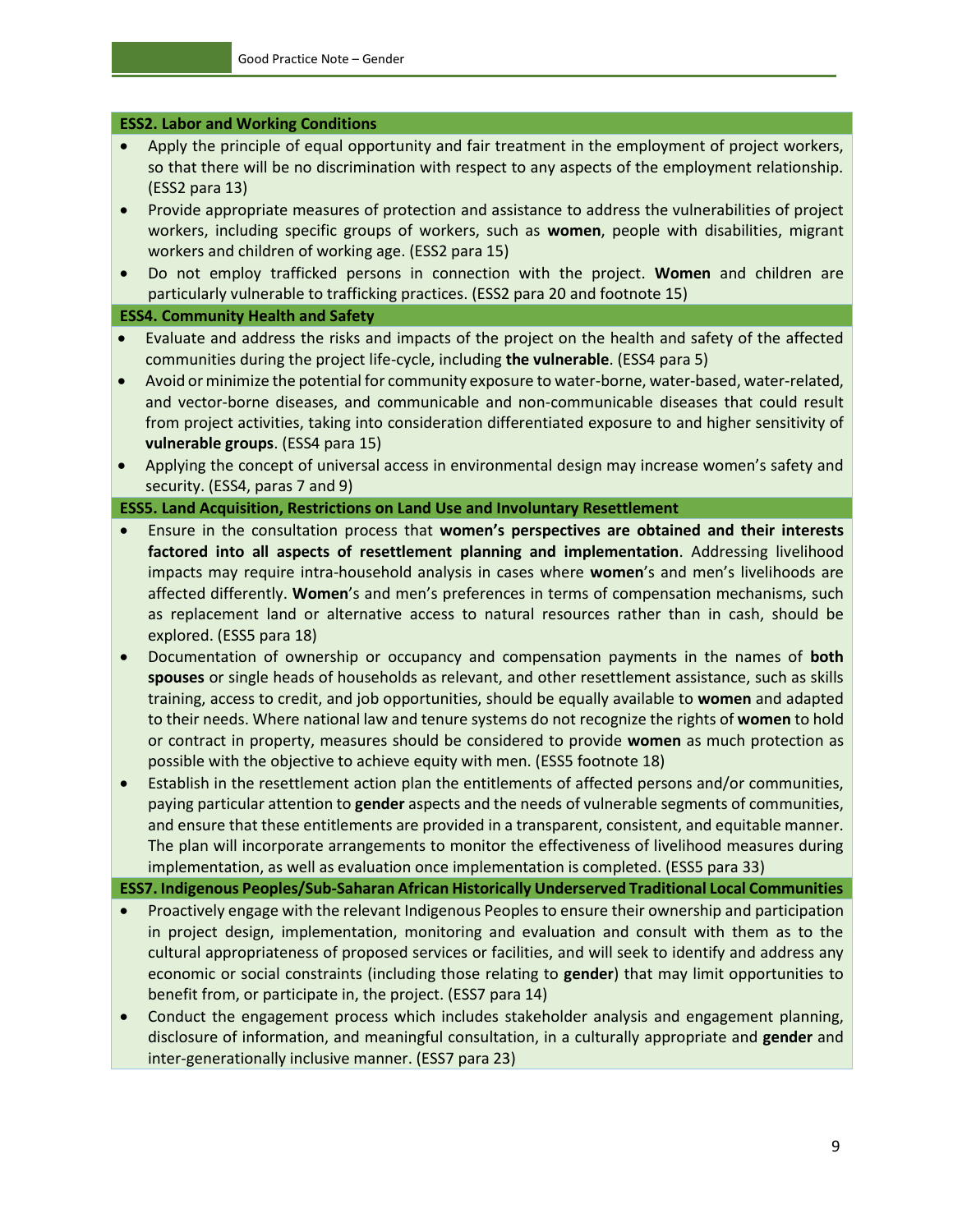- Assess and document Indigenous Peoples' resource use without prejudicing any Indigenous Peoples' land claim where the assessment of land and natural resource use will be **gender** inclusive and specifically consider women's role in the management and use of these resources. (ESS7 para 30 (d))
- Address the **gender** and intergenerational issues that exist among Indigenous Peoples through technical or financial support. (ESS7 para 35)

#### **ESS10. Stakeholder Engagement and Information Disclosure**

- Identify **the disadvantaged or vulnerable**. (ESS10 para 11)
- Describe in the Stakeholder Engagement Plan (SEP) the measures that will be used to remove obstacles to participation, and how the views of differently affected groups will be captured. Where applicable, the SEP will include differentiated measures to allow the effective participation of **the disadvantaged or vulnerable**. (ESS10 para 16)
- Provide stakeholders with access to the information on potential risks and impacts that might disproportionately affect **the vulnerable and disadvantaged** and describing the differentiated measures taken to avoid and minimize these. (ESS10 para 19 (c))
- Disclose information in relevant local languages and in a manner that is accessible and culturally appropriate, taking into account any specific needs of groups that may be differentially or disproportionately affected by the project or groups of the population with specific information needs (such as, disability, literacy, **gender**, mobility, differences in language or accessibility). (ESS10 para 20)

As indicated in the table, other ESSs, such as ESS3, 6 and 8, do not include explicit provisions on gender or disadvantaged/vulnerable groups. However, this does not mean that the areas covered under these ESSs are irrelevant to gender equality and inclusion. For example, poor management of resource efficiency and pollution prevention (such as water use or management of pesticides) or unsustainable use of living natural resources can disproportionately affect female stakeholders where women have a differentiated role in water collection or subsistent production. Restriction of access to cultural heritage sites may also have differentiated impacts where women have some livelihood/income opportunities with such heritage sites. The ESA process discussed below should address such impacts from a broader perspective.

#### *What are the entry points for addressing gender gaps in the ESF?*

Different stages of the project cycle - project identification, assessment of environmental and social risks and impacts, appraisal, implementation and monitoring - all provide opportunities for promoting gender equality and inclusion at the project level under five specific mechanisms:

- a. initial *scoping* of project risks and impacts, including those arising from gender inequality;
- b. *assessment* of environmental and social risks and impacts, and designing mitigation measures in a manner that identifies and—to the extent possible—minimizes gender gaps (including Environmental and Social Impact Assessment (ESIA), Environmental and Social Management Plan (ESMP), Resettlement Action Plan (RAP), Labor Management Procedures (LMP) and Stakeholder Engagement Plan (SEP) as set out in ESSs). A comprehensive gender analysis may be warranted;
- c. *engaging stakeholders* with specific needs and risks of gender inequality in meaningful consultation, information disclosure and responsive grievance redress throughout the project life (as set out in SEP);
- d. agreeing on key *commitments* relating to gender consideration in the Environmental and Social Commitment Plan (ESCP);
- e. **adaptive risk** *management and monitoring of project outcomes relating to gender.*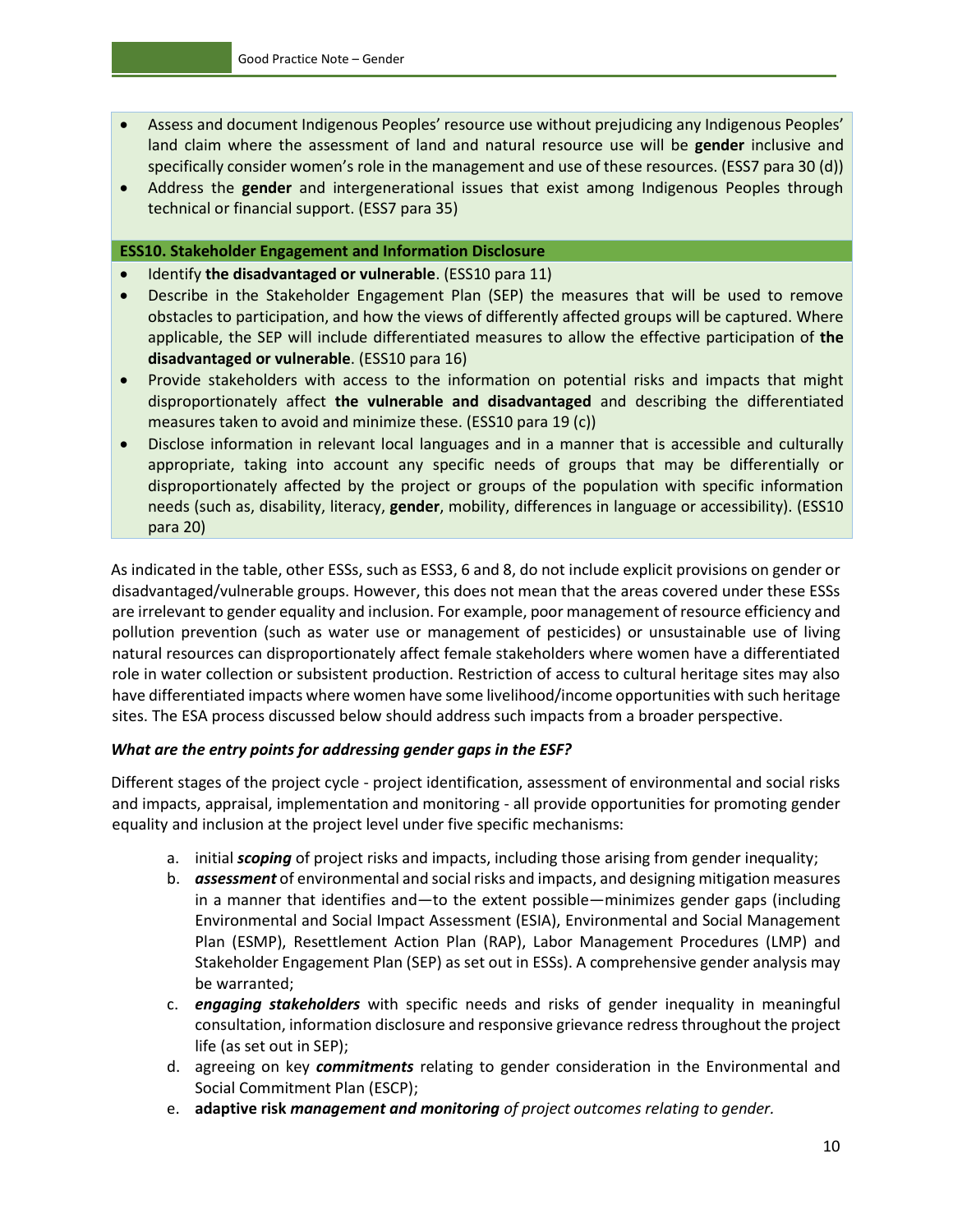#### *What should be done on gender at scoping phase?*

The scoping phase allows for an initial understanding of potential project environmental and social risks and impacts that are typical for the type of project, location, and context. Scoping plays several roles with regard to inequalities that arise due to gender norms.

Key risks that are especially pertinent to women given gender norms include the following:

- a. Displacing women from assets, such as land/housing especially in cases where there is no clear ownership, tenure security, etc. and women's rights are informal;
- b. Displacing women from livelihoods or income or subsistence production for instance a road cutting across a field where women grow crops;
- c. Increasing women's unpaid work as a result of less access to services, employment, or income; and,
- d. Exposing women and girls to the risk of GBV and especially SEA/SH.

First, scoping identifies relevant project issues and affected stakeholders, including female stakeholders. It may also begin to identify potential barriers to project benefits or risks of potential harm from the project that need to be assessed, such as attitudes, norms, communication limitations, legal restrictions, or physical barriers that may result in the exclusion of women and girls—or, for that matter, any group that may be vulnerable, such as elderly men and elderly women; adolescent girls; or boys who are at risk of exposure to gang violence, drug and alcohol abuse.. Scoping also could pay attention to the role of men and boys in helping mitigate risks against women and girls, as gender gaps often result from and are exacerbated by power imbalances between males and females. The scoping process helps understand areas of potential risks and opportunities for further assessment.

#### *How do you conduct the ESA in a manner that helps address gender gaps?*

The ESA should be initiated as early as possible in order to identify issues and influence project design.

The analysis of gender inequalities throughout the ESA process is guided by three principles underlying the ESF:

- a. the identification and management of the potential for increased vulnerability of women or men (and the intersections<sup>7</sup> that create layers of disadvantage and vulnerability by age, race, ethnicity, income, geographic location, disability, refugee status, etc.) caused by the project;
- b. their ability to take advantage of project benefits and opportunities, including employment and;
- c. the need to include them in the information disclosure, consultation and grievance redress process in a meaningful way.

The ESA should identify opportunities to incorporate inclusivity measures in project design if risks and impacts relevant to gender equality have been identified as part of potential project impacts.

 $^7$  For example, women with disabilities are twice as likely to experience domestic violence or another form of GBV as other women and up to three times more likely to experience sexual assault by a stranger or acquaintance. The marital status – single, married, divorced, widowed, etc.- may contribute to their vulnerability as well. For example, in many countries, a widow is often dispossessed of all family money, property, and assets.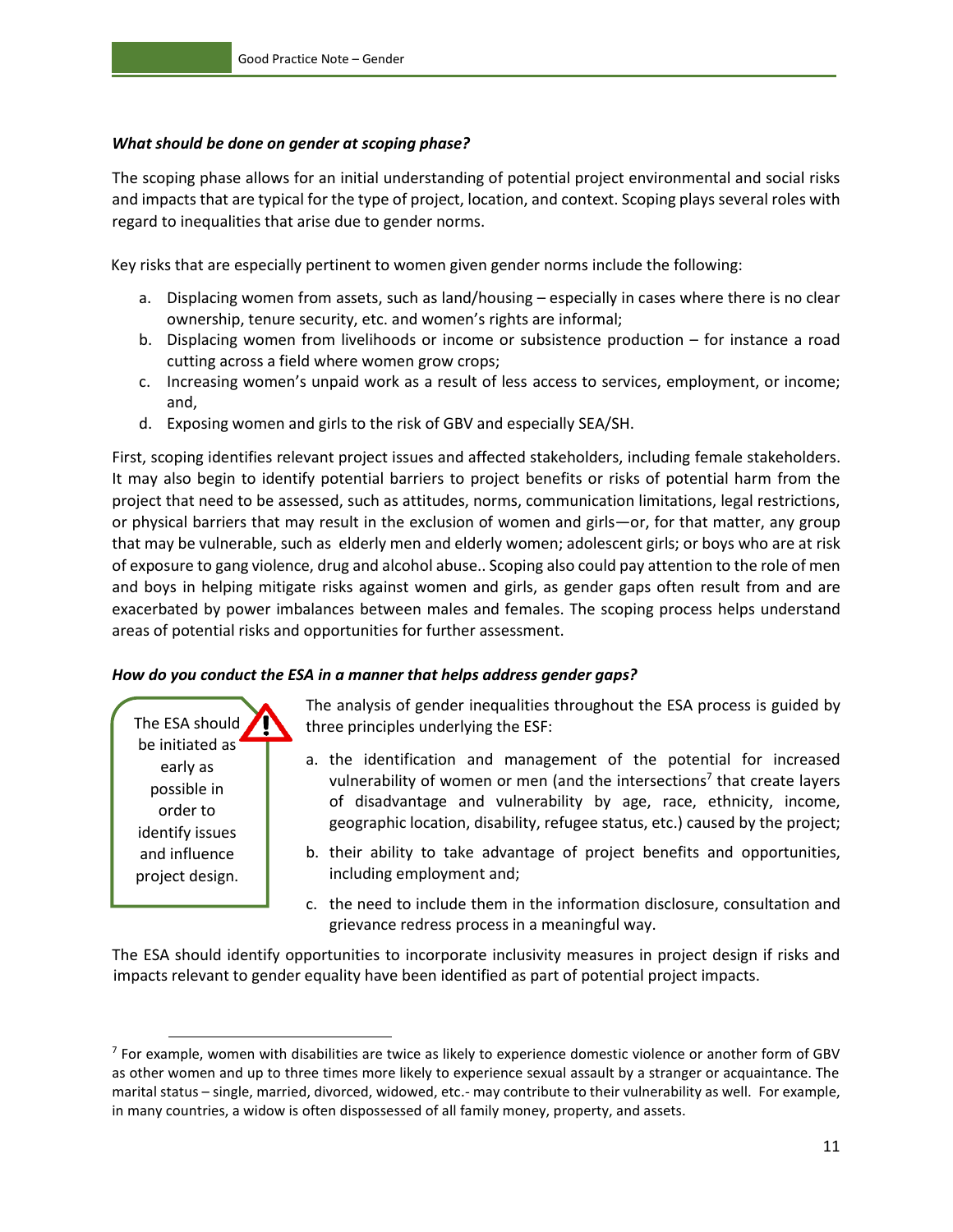Sound mitigation measures can result in an inclusive project, and also raise awareness of stakeholders on gender gaps and the accommodating needs of vulnerable groups.

Mitigation of risks and impacts that are relevant to gender equality and inclusion may include differentiated measures for such individuals or groups in the application of project requirements or systems. The aim of addressing potential exclusion is to limit negative impacts from the project and enable persons regardless of gender to increase their ability to benefit from development projects.

#### *What key questions should be asked in the ESA?*

Starting with the scoping process and moving into the process of assessing risks and impacts, key questions to be asked to identify what risks and opportunities are associated with the project would include:

- 1. What are the potential social impacts? Are there impacts that would disproportionately affect persons based on their sex?
- 2. What measures would be needed so all those identified as disadvantaged have access to project benefits?
- 3. What implementation arrangements, including appropriate staffing, cost estimation/budgeting of relevant mitigation measures and monitoring indicators, should be designed for impacts on gender equality?

Depending on the project intervention, more specific questions on key areas will further help analyze risks and opportunities on gender gaps that are anticipated in the project. Examples of such questions are indicated below:

#### *Participation*

- 4. How are various roles divided according to gender and how are responsibilities and activities socially allocated to men and women in the project context?
- 5. Is participation in the project likely to be inclusive of all segments of the population? Are particular subgroups of men and women likely be excluded based on characteristics such as race, ethnicity, disability, income levels, etc.? What design features are needed to remedy?
- 6. Do any formal or informal barriers restrict women's participation in leadership and decisionmaking positions related to the project? How can the design ensure equal participation in such positions?
- 7. What strategy should the Borrower implement to ensure that men and women regardless of race, ethnicity, disability, income levels, etc. are included and meaningfully consulted in stakeholder engagement activities and that they can equally access project-related grievance mechanisms?
- 8. How can the Borrower ensure full and effective participation of persons regardless of sex throughout implementation?

#### *Labor and working conditions*

- 9. How is labor divided and valued between men and women in the project context?
- 10. Will the project negatively impact women's economic and work opportunity?
- 11. Does the project present any opportunity to increase women's labor market participation, productivity or earnings?
- 12. Will the project promote men and women into equal employment opportunities where occupational sex segregation exists in the labor market?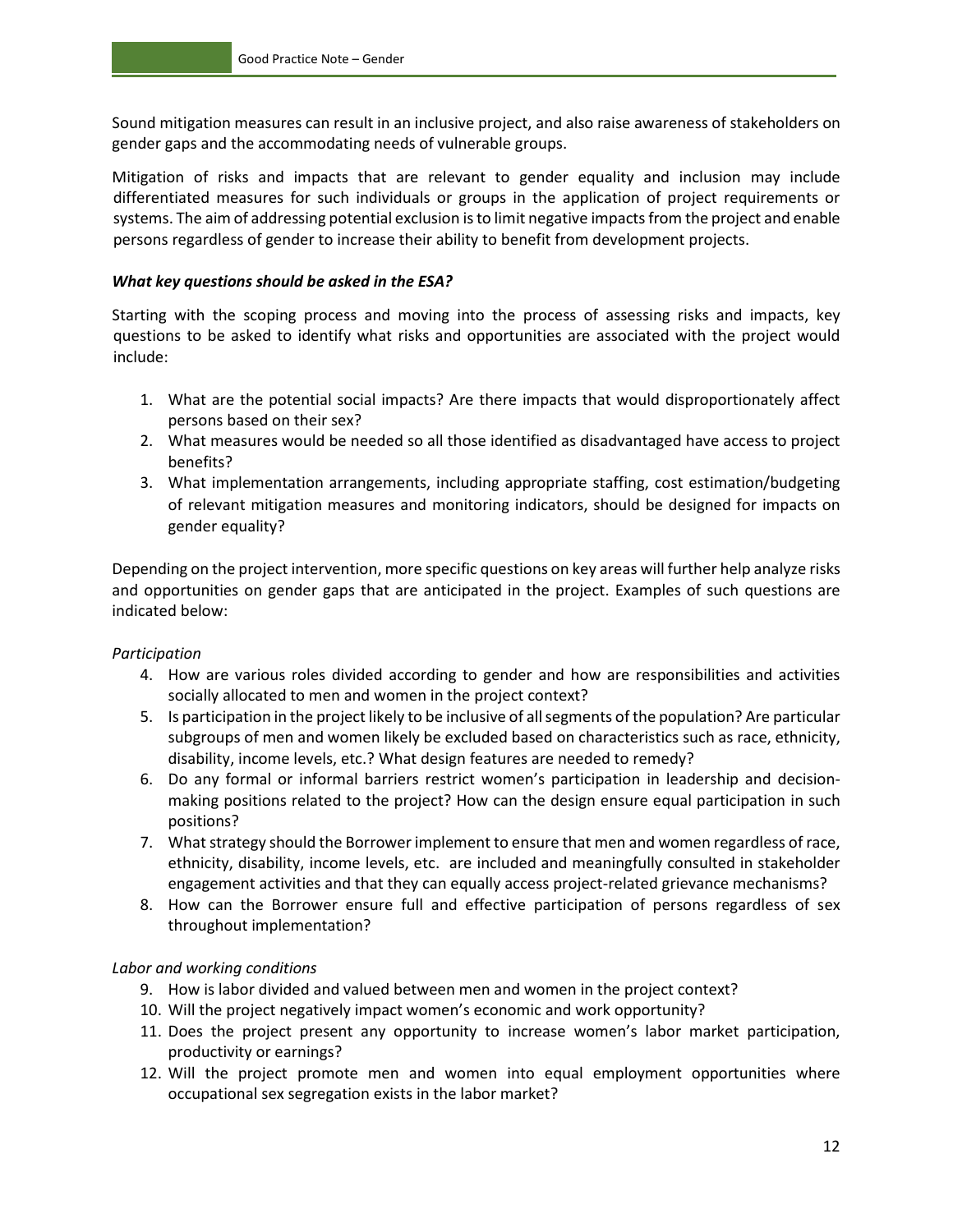13. Will the project have an impact on women's burden of care duties and other unpaid work? Can the project help equalize this burden across the sexes?

#### *Assets*

- 14. Will the resettlement impact of the project on land and other assets be different for men and women? How will these impacts be mitigated or compensated?
- 15. Will the project provide additional measures to address different livelihood impacts by the project on men and women?

#### *Other health and safety risks including GBV*

- 16. What community and occupational health and safety hazards posed by project activities could disproportionately impact persons on account of their sex?
- 17. What is the legal, social, and epidemiological situation in project locations?
- 18. Does the project have the potential to increase exposure to SEA or other forms of risk to women, men, girls and/or boys? How can these risks be prevented or mitigated?
- 19. What is the current state of services in the project context and what mechanisms are in place to respond to cases of GBV?

#### *What do Mitigation Measures look like?*

The ESF adopts a mitigation hierarchy approach (ESS1, para 27) that aims to avoid risks and impacts, particularly when they fall disproportionately on disadvantaged or vulnerable individuals or groups. Table 2 shows some of the elements of assessing and mitigating gender impacts in accordance with the Mitigation Hierarchy, recognizing that the position of the mitigation measures in the Mitigation Hierarchy may vary depending on project context.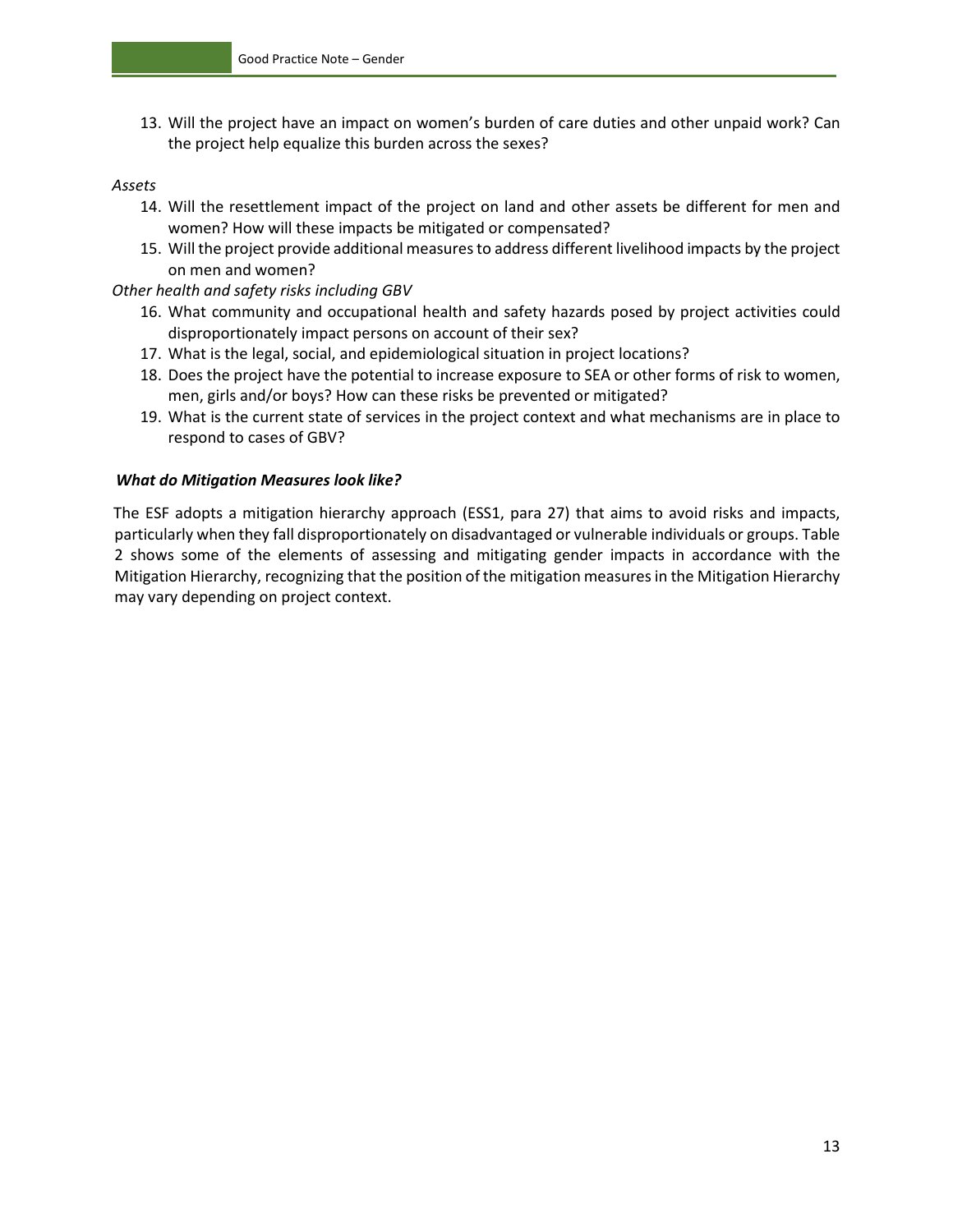| Table 2: Applying the Mitigation Hierarchy to Gender Risks and Impacts |                                                                                                                                                                                                                                                                                                                                       |                                                                                                                                                                                                                |  |
|------------------------------------------------------------------------|---------------------------------------------------------------------------------------------------------------------------------------------------------------------------------------------------------------------------------------------------------------------------------------------------------------------------------------|----------------------------------------------------------------------------------------------------------------------------------------------------------------------------------------------------------------|--|
| <b>Steps</b>                                                           | <b>Key Actions to be Taken</b>                                                                                                                                                                                                                                                                                                        | <b>Examples of Actions</b>                                                                                                                                                                                     |  |
| <b>Anticipate &amp;</b><br><b>Avoid Risks and</b><br><b>Impacts</b>    | Identify stakeholders by gender with<br>$\bullet$<br>other relevant aspects (such as age,<br>disabilities, displacement status, etc.)<br>and design information disclosure and<br>engagement processes to include them<br>in a meaningful way, including<br>identification of project impacts that can<br>be anticipated and avoided. | Collection of data<br>$\bullet$<br>disaggregated to track<br>differentiated impacts by<br>sex, age, and other<br>characteristics.<br>Prohibition of<br>$\bullet$<br>discriminatory<br>recruitment criteria for |  |
|                                                                        | Identify and avoid potential hazards or<br>$\bullet$<br>exclusive design dimensions that may<br>put specific groups at risk or subject to<br>adverse impacts.<br>Identify people who need additional<br>٠<br>support to participate in the<br>consultation process.                                                                   | project workers.<br>Offering transportation<br>$\bullet$<br>and child care<br>arrangements during<br>consultations or avoiding<br>time for work or<br>household duties.                                        |  |
|                                                                        | Consult with organizations which<br>٠<br>represent different social groups.                                                                                                                                                                                                                                                           | Using facilitators that are<br>$\bullet$<br>aware of communication<br>barriers and<br>discrimination that<br>women may face in<br>certain settings.                                                            |  |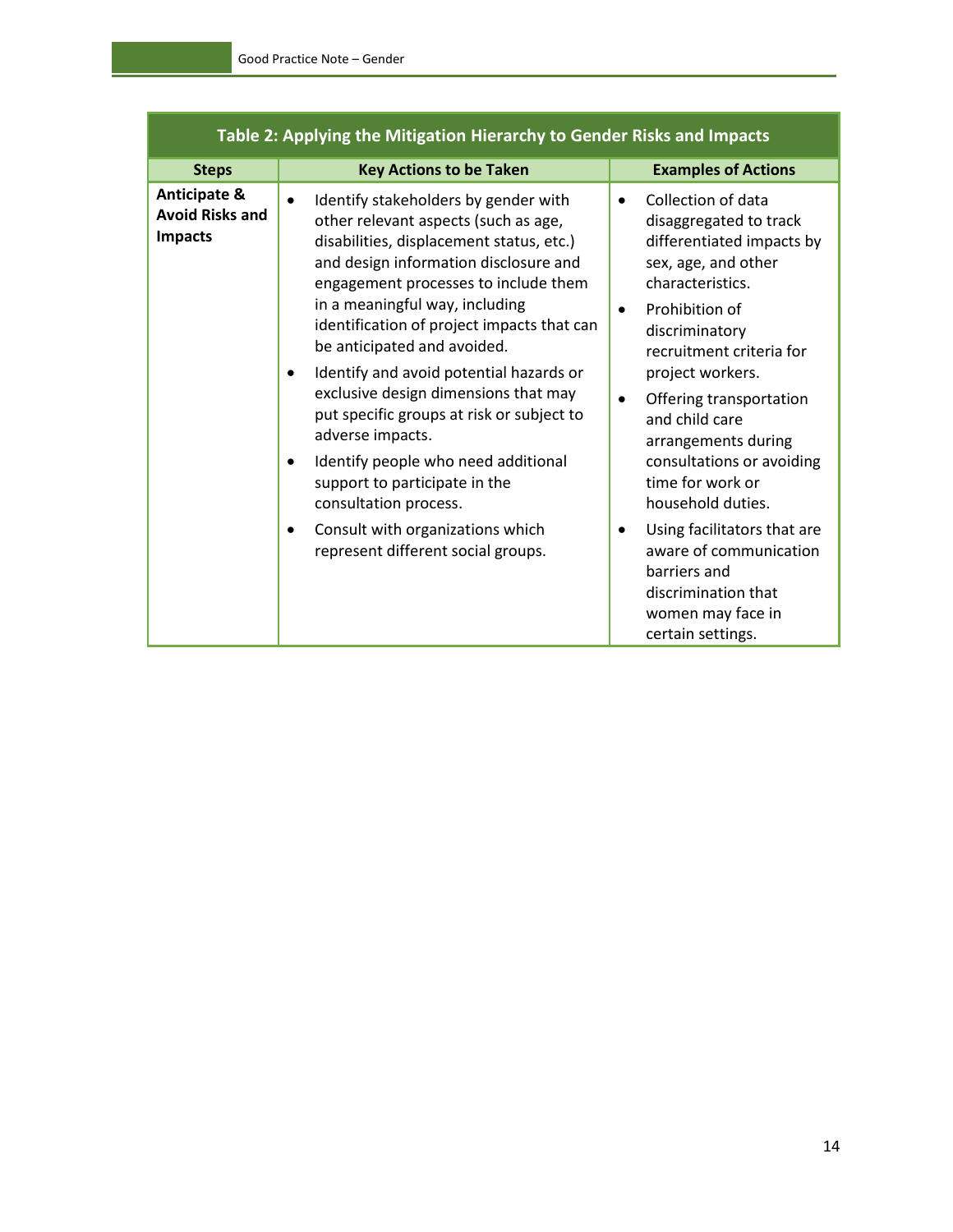| <b>Minimize or</b><br>Reduce | Identify options to reduce or minimize<br>$\bullet$<br>project impacts for specific social<br>groups.<br>Raise awareness about project risks and<br>safety issues associated with the project<br>sites and facilities, and road safety,<br>paying particular attention to the needs<br>of males and females who are young,<br>elderly, and/or disabled, as well as their<br>families.<br>Consult with organizations which<br>$\bullet$<br>represent different social groups about<br>how to minimize impacts.                                                                                          | Preferential employment<br>$\bullet$<br>of local workforce to<br>minimize the labor influx<br>and SEA risks.<br>Awareness raising on the<br>$\bullet$<br>risk of traffic accidents<br>and introduction of traffic<br>calming measures.<br>Issuance of title deeds,<br>$\bullet$<br>lease agreements and<br>compensation in the<br>names of both spouses or<br>of single female heads of<br>households as relevant to<br>minimize differentiated<br>displacement impacts.    |
|------------------------------|--------------------------------------------------------------------------------------------------------------------------------------------------------------------------------------------------------------------------------------------------------------------------------------------------------------------------------------------------------------------------------------------------------------------------------------------------------------------------------------------------------------------------------------------------------------------------------------------------------|-----------------------------------------------------------------------------------------------------------------------------------------------------------------------------------------------------------------------------------------------------------------------------------------------------------------------------------------------------------------------------------------------------------------------------------------------------------------------------|
| <b>Mitigate</b>              | Introduce safety measures/accessibility<br>$\bullet$<br>options for residual impacts issues that<br>cannot be avoided or minimized further.<br>Provide information about the project in<br>٠<br>different ways that are readily<br>accessible.<br>Provide specific measures to mitigate<br>٠<br>impacts to households.<br>Provide and communicate easy-to-follow<br>$\bullet$<br>grievance procedures for workers and<br>community members who may be<br>vulnerable or exposed to project induced<br>risks.<br>Allow anonymous complaints and<br>$\bullet$<br>protect confidentiality of complainants. | Inclusion of a balanced<br>$\bullet$<br>representation of women<br>on OHS committees to<br>help mitigate the risks on<br>female project workers.<br>Provision of project<br>$\bullet$<br>information in print, on<br>the radio, simply written<br>materials or graphics to<br>mitigate the exclusion of<br>illiterate stakeholders.<br>Inclusion of women in<br>$\bullet$<br>grievance redress<br>committees to help<br>female stakeholders raise<br>and address grievances |
| Offset or<br>Compensate      | In resettlement actions, provide different<br>$\bullet$<br>and/or additional measures to address<br>the differential economic challenges<br>experienced by pertaining to gender<br>including for the elderly and the young.                                                                                                                                                                                                                                                                                                                                                                            | Additional assistance for<br>$\bullet$<br>vulnerable groups during<br>relocation,<br>physical<br>particularly<br>pregnant<br>children,<br>women,<br>the<br>elderly, and the disabled.                                                                                                                                                                                                                                                                                       |

#### *What do differentiated measures look like?*

The ESA should highlight differentiated measures to be included in the project design to enable women and men to benefit from the project and mitigation measures (ESS1, para 29). It is important to note that incorporating avoidance and mitigation measures into the project design at an early stage can help with the project costs, and outreach and consultation methodologies, and can make a significant difference in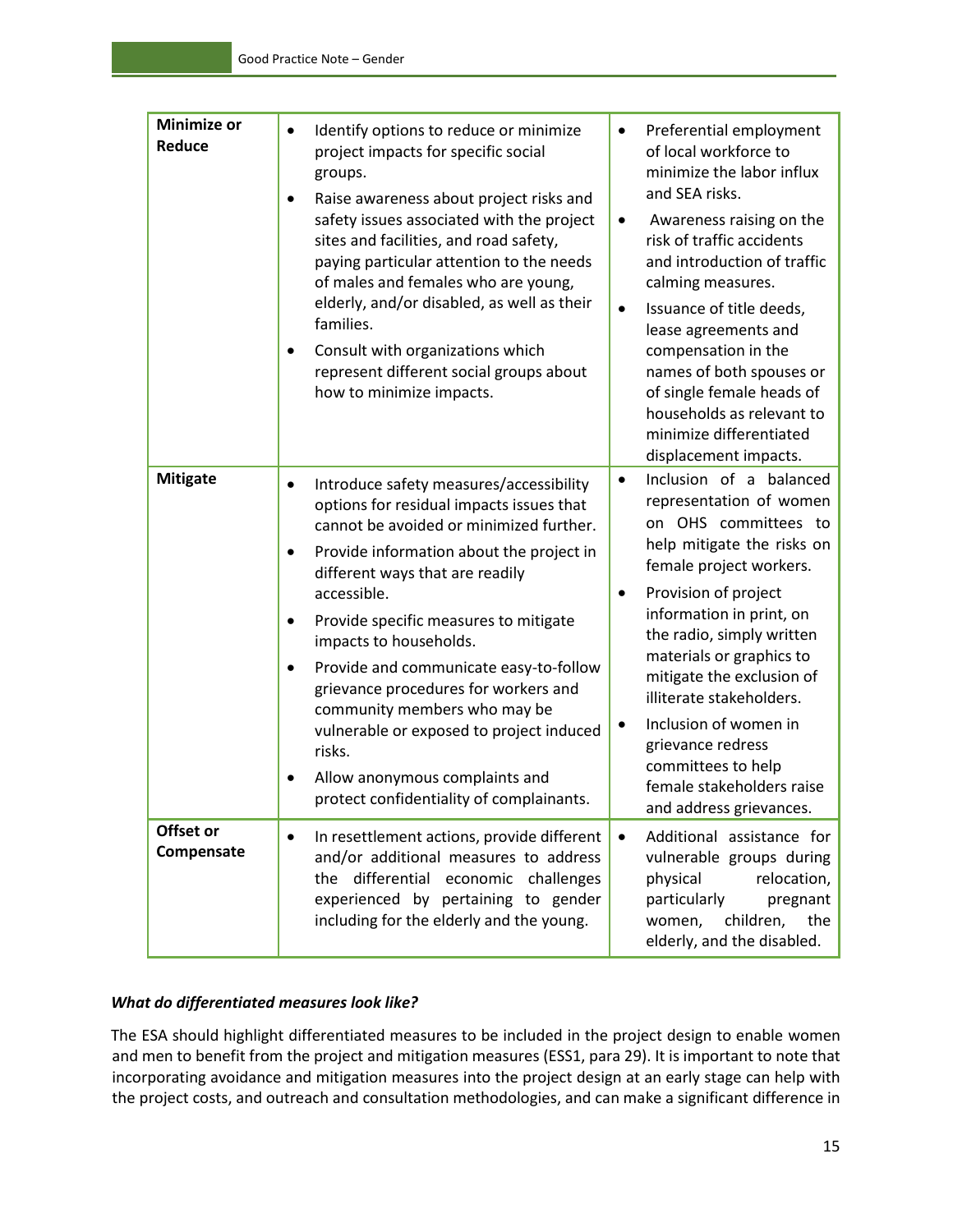the inclusiveness of the project. The costs of building inclusivity into a project design are often significantly lower than anticipated. It should be also noted that the causes of gender gaps are complex and often tightly woven into the culture, norms, policies and regulations. Many issues cannot be easily addressed by an individual project. However, this presents an opportunity for the project to demonstrate the benefits of addressing issues relating to gender equality and inclusion from the outset. By communicating throughout the scoping and assessment process, stakeholders will be able to help identify practical actions that can be taken and to weigh priorities when alternatives are identified.

#### *Stakeholder engagement: Who should be involved?*

Along with conducting the ESA under ESS1, early and continuing stakeholder engagement under ESS10 is vital to addressing gender gaps. Stakeholder mapping should be sensitive to those who may experience societal barriers on the basis of their sex within the project area. The Stakeholder Engagement Plan (SEP) should identify those who need additional support to participate in consultations where this is a sensitive issue. The important thing is to identify vulnerable individuals and groups who may be affected by the project and to assess the impacts and mitigate these impacts in accordance with the ESS requirements. Depending on the potential significance of risks and impacts on such groups, independent third-party specialists may assist in the identification of such groups. Good practices to address gender gaps to effective consultations include the following. More guidance is found in the *Template for ESS 10 "Stakeholder Engagement Plan and Stakeholder Engagement Framework"<sup>8</sup>* .

- a. timing of consultations to avoid time for work or household duties;
- b. offering transportation and child care arrangements during consultations;
- c. preparing specific questions, such as to understand barriers to participate in the decisions related to the project, benefit from the project intervention, or any other sector-specific gaps;
- d. consulting men and women separately (in addition to jointly, where appropriate);
- e. engaging gender specialists to conduct consultations or using facilitators that are aware of communication barriers and discrimination that women may face in certain settings; and
- f. Consider special arrangements for women with disabilities.

#### *The Bank's Due Diligence is Captured in the Environmental and Social Review Summary (ESRS)*

As set forth in the ESP, the Bank's due diligence during project preparation and throughout the project life-cycle, is set forth in the ESRS. This document will lay out the potential risks and impacts the Bank team identifies and the array of measures and actions necessary for the project to be developed and implemented in accordance with the ESSs. The ESRS will request the Borrower to provide and information needed to close gaps that prevent the Bank from performing its due diligence and provide guidance to the Borrowers in developing measures consistent with the mitigation hierarchy to address the risks and impacts.

#### *How does the ESA relate to ESCP?*

The findings of the ESA and the Bank's due diligence as expressed in the ESRS are discussed with the Borrower and a summary of the key measures and actions to address potential environmental and social risks and impacts are included in the Environmental and Social Commitment Plan (ESCP). The ESCP

<sup>8</sup> Template for ESS10: Stakeholder Engagement and Information Disclosure Stakeholder Engagement Plan and Stakeholder Engagement Framework (June 2018) [http://pubdocs.worldbank.org/en/909361530209278896/ESF-](http://pubdocs.worldbank.org/en/909361530209278896/ESF-Template-ESS10-SEP-June-2018.pdf)[Template-ESS10-SEP-June-2018.pdf](http://pubdocs.worldbank.org/en/909361530209278896/ESF-Template-ESS10-SEP-June-2018.pdf)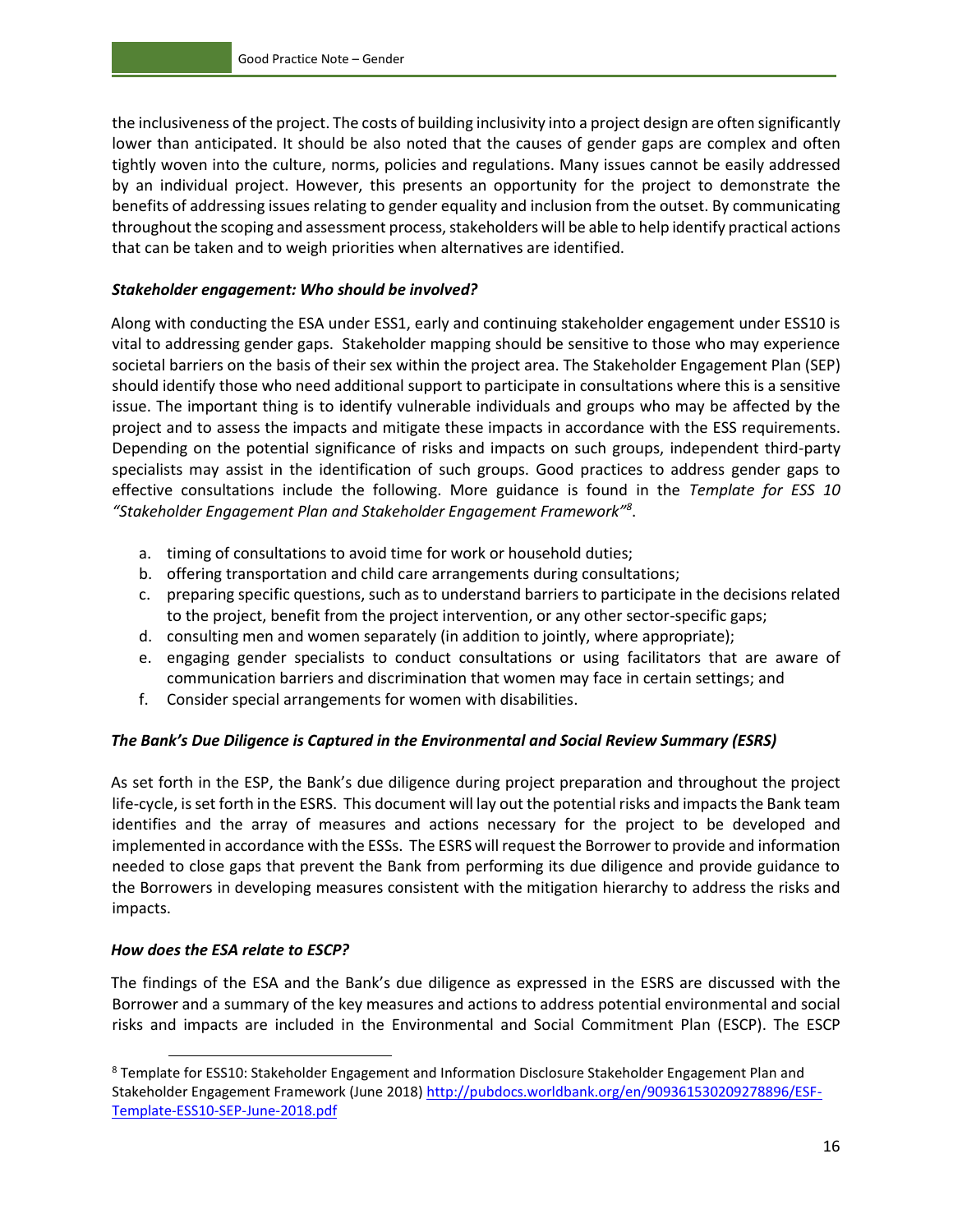identifies key time-bound measures and actions required for the project to achieve compliance. For example, some of the measures could be Gender Action Plans, GBV Action Plans, additional data collection, or the hiring of gender/ GBV specialist before the project starts. The ESCP should include desired outcomes that are specific, measurable, achievable, realistic, and timely. When there is risk of exclusion of specific groups from project benefits, the ESCP should outline the mitigation measures to be taken to manage such risks and impacts with the responsible entity and the timeframe for implementation. The draft ESCP will be disclosed as early as possible, and before project appraisal.

#### *How does the ESF address gender in FCV?*

There are additional heightened risks and mitigations that are likely to be associated with applying the gender aspects of the ESF in FCV contexts, such as risk management from the presence of security personnel (both private and military/police), ensuring the safety of women engaged in project activities (e.g. construction), ensuring the safety of female community facilitators carrying to consultations, ensuring appropriate safety measures for female community health workers working on GBV issues or female teachers working in conflict areas, etc.

Other issues to consider include:

 $\overline{a}$ 

- i. Carrying out consultations with women in insecure contexts can be challenging without attracting attention and putting them at greater risk.
- ii. Third Party Monitoring (see Third Party Monitoring GPN<sup>9</sup>) may be able to address gender aspects through embedding appropriate expertise and capacity support. Pictures and signatures/thumbprints can be used to confirm female participation in consultations for example. However, it is challenging to know if there is meaningful participation from women given the Bank's limited ability to do spot checks and carry out supervision missions to project sites.
- iii. While addressing gender gaps in the project is critical, the project needs to carefully balance trying to mitigate against the impacts with ensuring project stakeholders (such as project-affected parties, project/government and even Bank staff) are not put at risk.

<sup>9</sup> <http://pubdocs.worldbank.org/en/578001530208566471/ESF-Good-Practice-Note-Third-Party-Monitoring.pdf>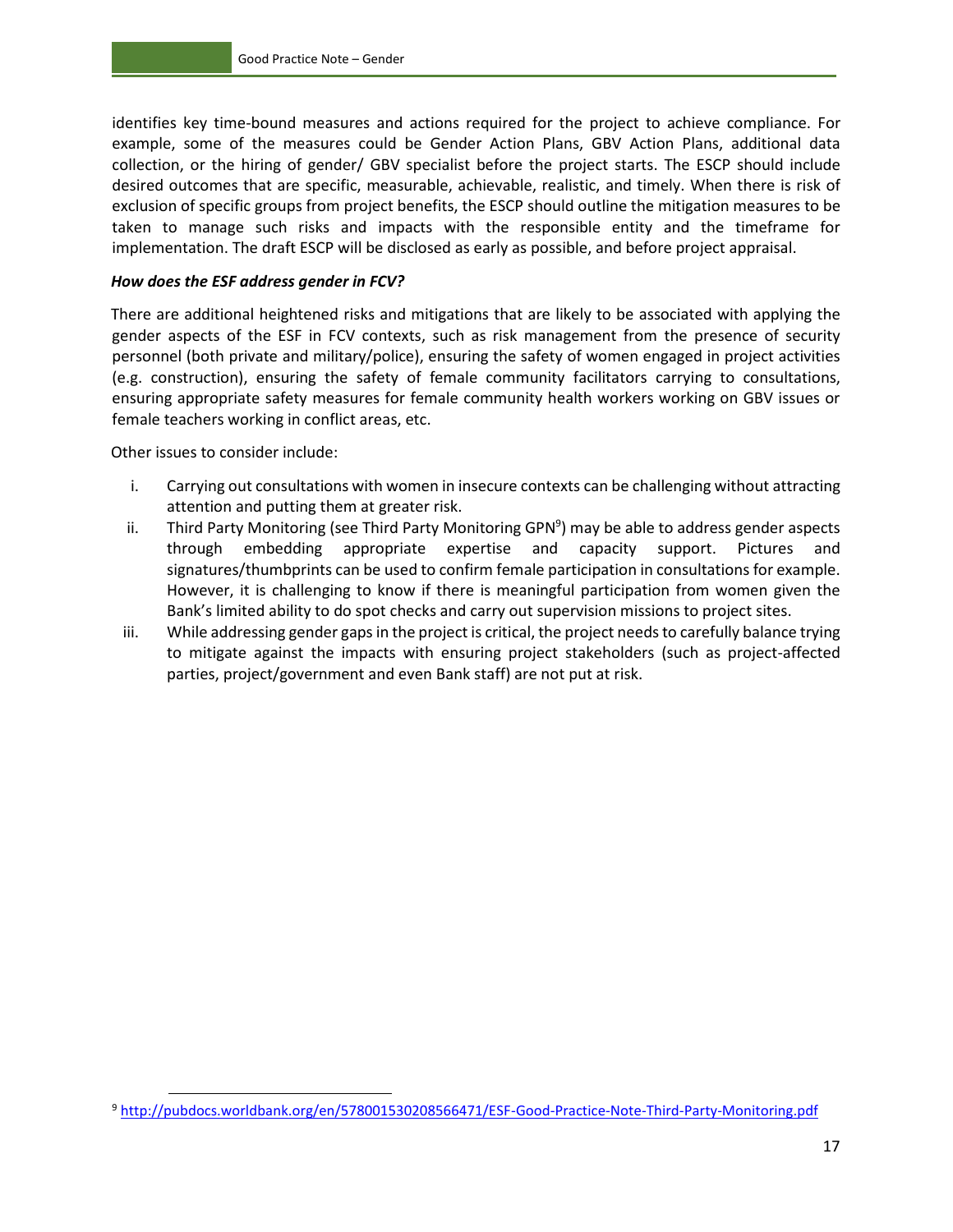Box 2 provides an example of how the ESF is addressing gender gaps in an FCV context.

#### **Box 2: Gender and the ESF in FCV: Somalia Urban Resilience Project Phase II (SURP II)**

Somalia is emerging from a legacy of two and half decades of cycles of violent conflict and fragility. Somalia's socio-economic indicators remain among the lowest in the world for both males and females and gender disparities are stark. Women and girls, as well as minority groups and IDPs, confront multiple dimensions of disempowerment and discrimination across most categories of social, economic and human development. Gender inequality and exclusion are linked to the persistence of discriminatory norms and relations, and absence of key resources that collectively limit women's roles outside the domestic sphere and circumscribe their presence and participation in political and public decision-making fora.

The environmental and social assessment conducted under the project has identified disparities between men and women that may be exacerbated in the course of the project implementation, in areas such as exclusion from stakeholder engagement activities, priority in hiring, pay rates for similar work done, safe working environment, health and sanitary facilities in the work place and others. Building on the phase I project under World Bank safeguard policies, SURP II (P170922) proactively applies differentiated measures of the ESF to ensure the engagement of women in project activities and measure progress on these actions through the project's results framework. Relevant measures to be implemented include (i) involvement of female members in stakeholder engagement processes (including focus group meetings in consultation events and grievance redress committees); (ii) provision of job opportunities in subprojects' civil works and fair working conditions (including provision of maternity leave and nursing breaks where relevant, and sufficient and suitable toilet and washing facilities, separate from men and women workers); and (iii) provision of special assistance to female-headed poor households in mitigation of possible resettlement impacts.

Also, while incidence of GBV in Somalia is a significant contextual and project-related challenges, SURP II addresses potential GBV risks with relevant mitigation measures as recommended in the GBV Good Practice Note (such as the use of codes of conduct; community sensitization to raise awareness of potential risks; hiring of GBV experts for the project implementation and monitoring; collaboration with relevant service providers; and establishment of GRM with procedures and channels to enable safe, confidential and ethical reporting of GBV incidents).

These differentiated measures are included in project's environmental and social documentation (ESMF, RPF, LMP and SEF), which implementation is committed by the Borrower in the ESCP.

#### *How do procurement practices support ESF requirements on Gender?*

 $\overline{a}$ 

The Bank's updated Standard Procurement Documents for Large Works<sup>10</sup> have been launched and are publicly available. The documents include updates to link with and help make it consistent with the ESF.

<sup>10</sup>[https://projects.worldbank.org/en/projects-operations/products-and-services/brief/procurement-new](https://projects.worldbank.org/en/projects-operations/products-and-services/brief/procurement-new-framework#SPD)[framework#SPD](https://projects.worldbank.org/en/projects-operations/products-and-services/brief/procurement-new-framework#SPD)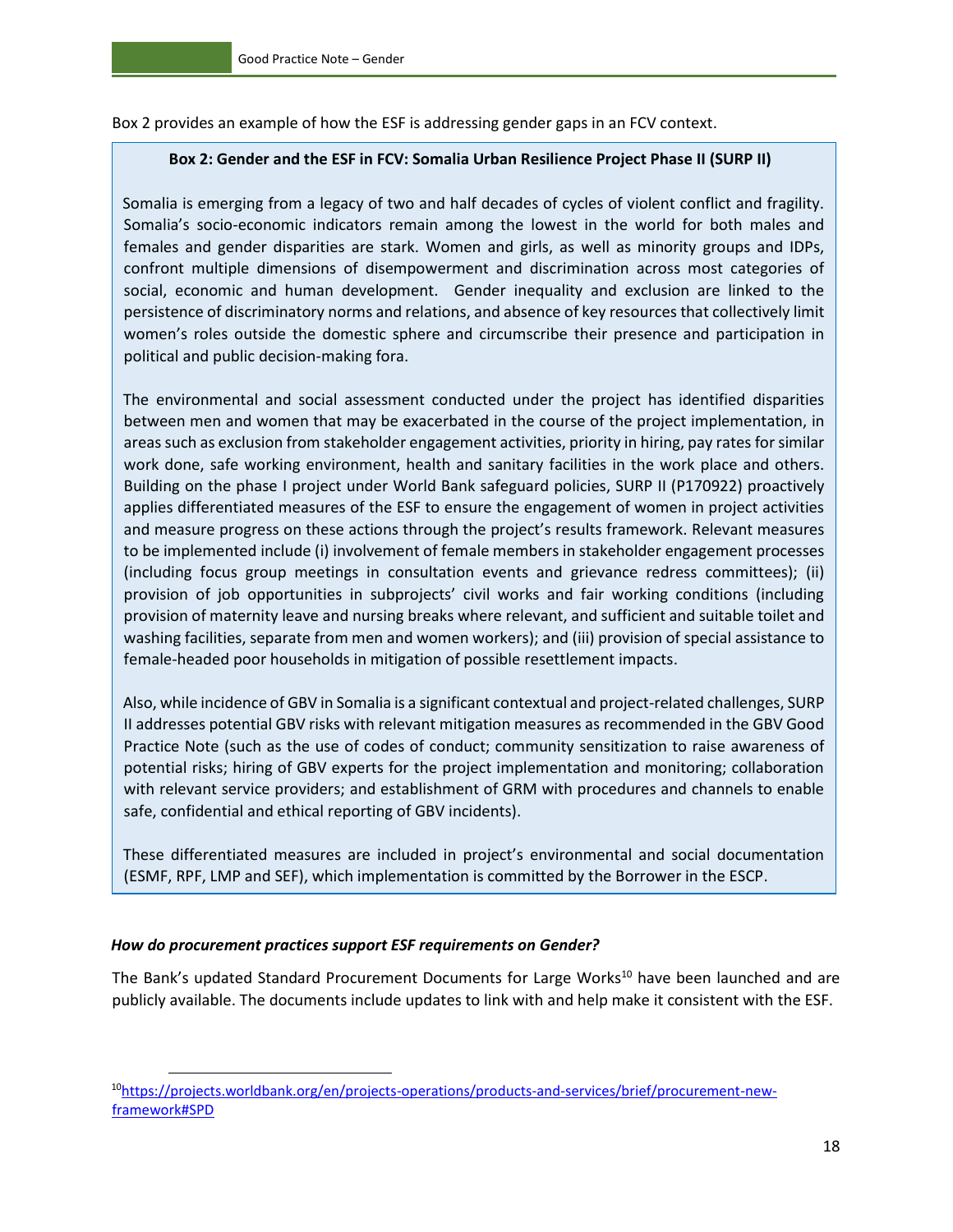The Standard Procurement Documents include the following provision on non-discrimination and equal opportunities:

*The Contractor shall not make decisions relating to the employment or treatment of Contractor's Personnel on the basis of personal characteristics unrelated to inherent job requirements. The Contractor shall base the employment of Contractor's Personnel on the principle of equal opportunity and fair treatment, and shall not discriminate with respect to any aspects of the employment relationship, including recruitment and hiring, compensation (including wages and benefits), working conditions and terms of employment, access to training, job assignment, promotion, termination of employment or retirement, and disciplinary practices.* 

*Special measures of protection or assistance to remedy past discrimination or selection for a particular job based on the inherent requirements of the job shall not be deemed discrimination. The Contractor shall provide protection and assistance as necessary to ensure non-discrimination and equal opportunity, including for specific groups such as women, people with disabilities, migrant workers and children (of working age).* 

These also include new requirements on **Sexual Exploitation and Abuse (SEA)/Sexual Harassment (SH)**. Borrowers will now use these documents to request bids for the largest IPF projects financed by the Bank. The bidding document defines SEA/SH as:

*Sexual Exploitation is defined as any actual or attempted abuse of position of vulnerability, differential power or trust, for sexual purposes, including, but not limited to, profiting monetarily, socially or politically from the sexual exploitation of another. In Bank financed operations/projects, sexual exploitation occurs when access to or benefit from a Bank financed Goods, Works, Non-consulting Services or Consulting Services is used to extract sexual gain.*

*Sexual Abuse is defined as the actual or threatened physical intrusion of a sexual nature, whether by force or under unequal or coercive conditions.* 

*Sexual harassment (SH) is defined as unwelcome sexual advances, requests for sexual favors, and other verbal or physical conduct of a sexual nature by the Contractor's Personnel with other Contractor's or Employer's Personnel.*

The procurement bidding document also includes the specific requirements for SEA/SH prevention, a code of conduct, reporting, etc. These bidding documents will now be used by Borrowers to ensure these obligations are imposed on contractors and will give legal effect to the Bank's SEA/SH prevention agenda with Contractors and their Personnel. The Bank is continuing to update the other procurement related documents and to complete the translations into French and Spanish.

In summary, these and other requirements in the bidding documents, coupled with the project specific "Works Requirements/Specification" tell the bidder/contractor what is legally required. This suite of documents then forms the basis of the final enforceable legal contract.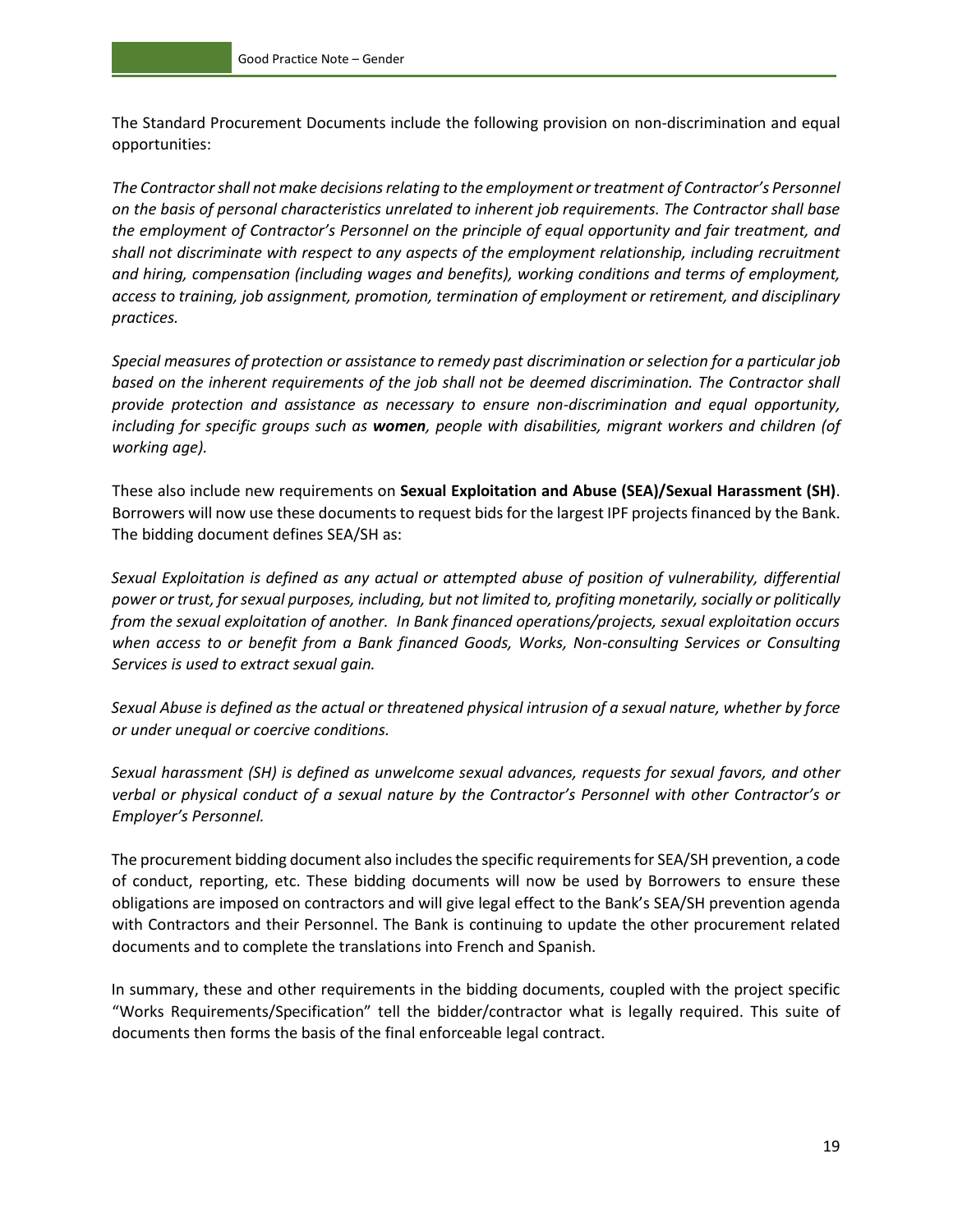#### *How to monitor implementation and outcomes?*

As part of the environmental and social assessment process, the project should plan the monitoring of project performance and commitments. If the project is assessed to exacerbate gender inequalities, this adverse impact will be required to be taken into account in designing the monitoring plan.

The project is monitored throughout its lifetime through reporting, site visits, and information from third parties, such as through grievances and civil society. Communication with vulnerable stakeholders, such as women with a disability is important during project implementation and monitoring to understand whether the assessment was correct in its prediction of project impacts and whether the mitigation measures and agreed actions have worked as planned. To the extent possible, monitoring indicators should be disaggregated to track differentiated impacts by sex, age, and other characteristics.

In addition, grievances received through the project's grievance mechanism and worker grievance mechanisms provide data about issues of concern and how they were handled. Interviews with workers may provide more information, as even if anonymity is ensured, women/minority workers may be reluctant to raise formal complaints. Where sexual abuse or harassment is a high risk a specific grievance mechanism to address such violations may be necessary.

Based on the results of the monitoring, amendments may be made to management plans or commitments to the Bank. Under the ESF, adaptive risk management recognizes the dynamic nature of the project development and implementation process, as well as the rapidly changing environments in which the Bank operates. In addition to reflecting changing needs that arise as part of the monitoring process, changes in project design, unforeseen events, or regulatory or political changes might require a change in the original environmental or social approach, including those regarding gender equality and inclusion.

#### *What are the key messages from this note?*

The ESF is a part of the Bank's work to help close gender gaps, bringing added value at the project level. The ESA early in project preparation is a vital point of entry for addressing gender equality both in influencing project design and identifying mitigation measures. Project design that can effectively address gender gaps will depend upon an open, continuous and inclusive stakeholder engagement between the Borrower and project stakeholders.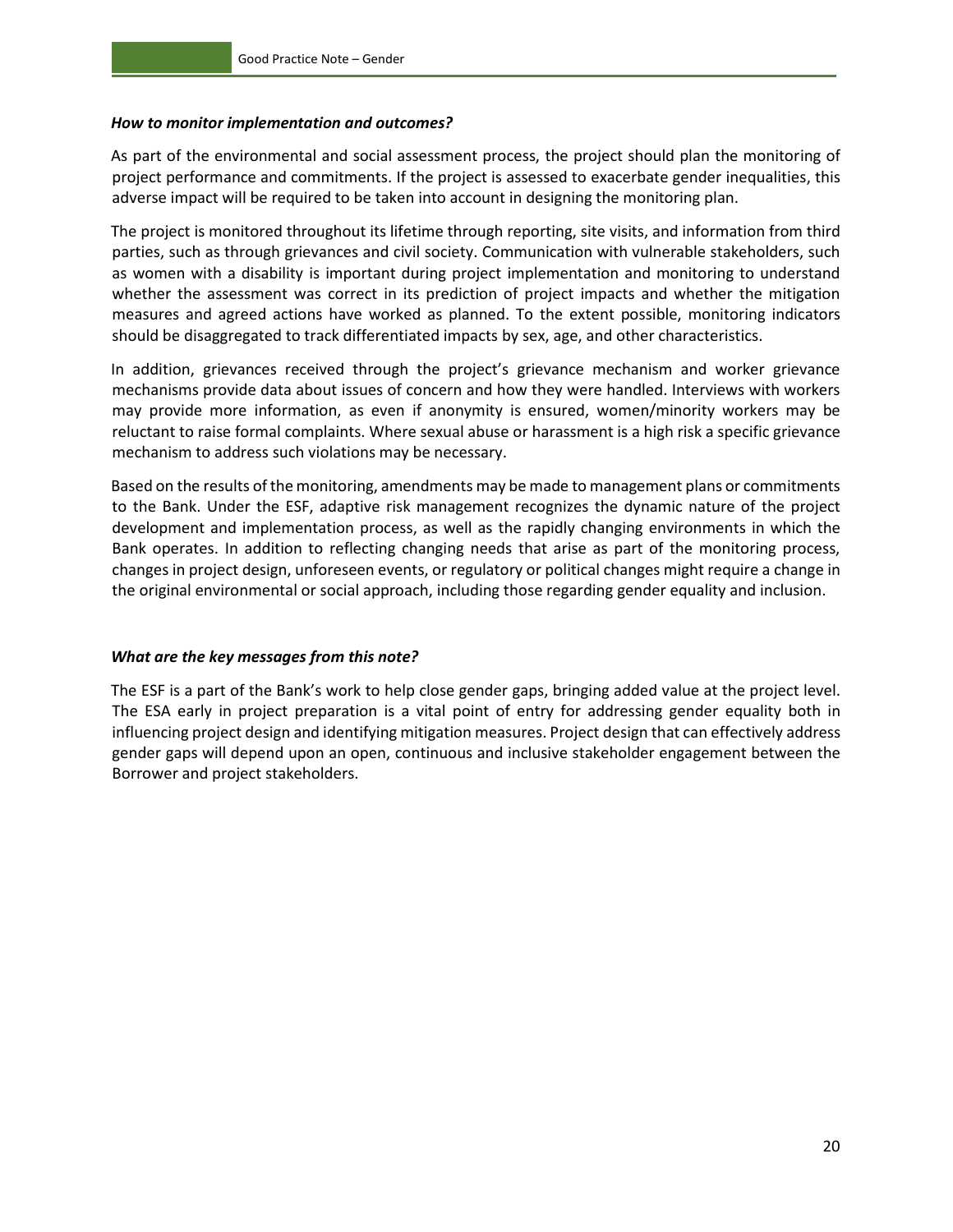#### **World Bank Group**

#### **Strategic Level**

- **World Bank Group Gender Strategy (FY16-23): Gender Equality, Poverty Reduction and Inclusive Growth** - *The first WBG-wide gender equality strategy, with strengthened focus on outcomes and results by strengthening the country-driven approach and building evidence on what really works*  <https://openknowledge.worldbank.org/handle/10986/23425>
- **World Development Report 2012: Gender Equality and Development** [https://siteresources.worldbank.org/INTWDR2012/Resources/7778105-1299699968583/7786210-](https://siteresources.worldbank.org/INTWDR2012/Resources/7778105-1299699968583/7786210-1315936222006/Complete-Report.pdf) [1315936222006/Complete-Report.pdf](https://siteresources.worldbank.org/INTWDR2012/Resources/7778105-1299699968583/7786210-1315936222006/Complete-Report.pdf)
- **IDA 19 Special Theme: Gender and Development** http://documents.worldbank.org/curated/en/620151563778375509/pdf/IDA19-Second-Replenishment-Meeting-Special-Theme-Gender-and-Development.pdf

#### **Country Level**

- **Women, Business and the Law** <https://wbl.worldbank.org/>
- **Resource Guide on Addressing Gender Equality in Systematic Country Diagnostics (SCD)** (2018) [https://worldbankgroup.sharepoint.com/sites/wbsites/scd/Sitepages/Detail.aspx/Documents/mode](https://worldbankgroup.sharepoint.com/sites/wbsites/scd/Sitepages/Detail.aspx/Documents/mode=view?_Id=244&SiteURL=/sites/wbsites/scd) [=view?\\_Id=244&SiteURL=/sites/wbsites/scd](https://worldbankgroup.sharepoint.com/sites/wbsites/scd/Sitepages/Detail.aspx/Documents/mode=view?_Id=244&SiteURL=/sites/wbsites/scd)
- **Guidance on gender in Country Partnership Frameworks (CPFs)** (2015) [https://worldbankgroup.sharepoint.com/sites/Gender/Documents/Guidance%20Notes/Gender%20](https://worldbankgroup.sharepoint.com/sites/Gender/Documents/Guidance%20Notes/Gender%20and%20CPF%2010%2021%2015.ppt?Web=1) [and%20CPF%2010%2021%2015.ppt?Web=1](https://worldbankgroup.sharepoint.com/sites/Gender/Documents/Guidance%20Notes/Gender%20and%20CPF%2010%2021%2015.ppt?Web=1)
- **Country Gender Diagnostics Good Practice Note** (2013) [http://documents.worldbank.org/curated/en/592501468155728764/Good-practice-note-country](http://documents.worldbank.org/curated/en/592501468155728764/Good-practice-note-country-gender-diagnostics)[gender-diagnostics](http://documents.worldbank.org/curated/en/592501468155728764/Good-practice-note-country-gender-diagnostics)
- **Regional Gender Action Plans**  *summarize key gender gaps and objectives at the regional level, as reflected in the CPFs, and how these objectives will be achieved.* - [Africa \(FY18-22\)](https://worldbankgroup.sharepoint.com/sites/Gender/Documents/Regional%20Gender%20Action%20Plans/AFR%20RGAP%20FY18-22%20final.pdf) [/ East Asia & the](https://worldbankgroup.sharepoint.com/sites/Gender/Documents/Regional%20Gender%20Action%20Plans/EAP%20RGAP%20FY18_24%20%20Final%20after%20Decision%20Meeting%20V1.pdf)  [Pacific \(FY18-24\)](https://worldbankgroup.sharepoint.com/sites/Gender/Documents/Regional%20Gender%20Action%20Plans/EAP%20RGAP%20FY18_24%20%20Final%20after%20Decision%20Meeting%20V1.pdf) / [Europe & Central Asia \(FY18-23\)](http://regions.worldbank.org/eca/_layouts/15/WopiFrame2.aspx?sourcedoc=/eca/Documents/ECADE%20documents/ECA%20RGAP%20FY18-23@2.docx&action=default) [/ Latin America & the Caribbean \(FY16-19\)](https://worldbankgroup.sharepoint.com/sites/Gender/Sitepages/Detail.aspx/Documents/mode=view?_Id=361&SiteURL=/sites/Gender) / [Middle East & North Africa \(FY18-23\)](https://worldbankgroup.sharepoint.com/sites/Gender/Documents/Regional%20Gender%20Action%20Plans/MNA%20Regional%20Gender%20Action%20Plan_FINAL_Dec2017.pdf) / [South Asia \(FY16-21\)](https://worldbankgroup.sharepoint.com/sites/Gender/Knowledge%20Base/SAR%20RGAP%20FY16-21.pdf)
- **Progress Towards Gender Equality in the Middle East and North Africa Region** (2017), <https://openknowledge.worldbank.org/handle/10986/28965>
- **Gender in FCV Settings – Follow-up Note**  [https://worldbankgroup.sharepoint.com/sites/Gender/Sitepages/Detail.aspx/Documents/mode=vie](https://worldbankgroup.sharepoint.com/sites/Gender/Sitepages/Detail.aspx/Documents/mode=view?_Id=372&SiteURL=/sites/Gender) w? Id=372&SiteURL=/sites/Gender

#### **Sector Level**

**Gender Strategy Follow-Up Notes -** *Global Practices and the IFC are preparing follow-up notes to the new WBG Gender Equality Strategy, outlining key gender gaps and how to close these, and identifying good practices and areas for further investment:*

• **IFC (FY17-19)**  [https://worldbankgroup.sharepoint.com/sites/Gender/Knowledge%20Base/Gender%20Strategy%2](https://worldbankgroup.sharepoint.com/sites/Gender/Knowledge%20Base/Gender%20Strategy%20Implementation%20Plan%20FY17-19%20Oct%202016.pdf) [0Implementation%20Plan%20FY17-19%20Oct%202016.pdf](https://worldbankgroup.sharepoint.com/sites/Gender/Knowledge%20Base/Gender%20Strategy%20Implementation%20Plan%20FY17-19%20Oct%202016.pdf)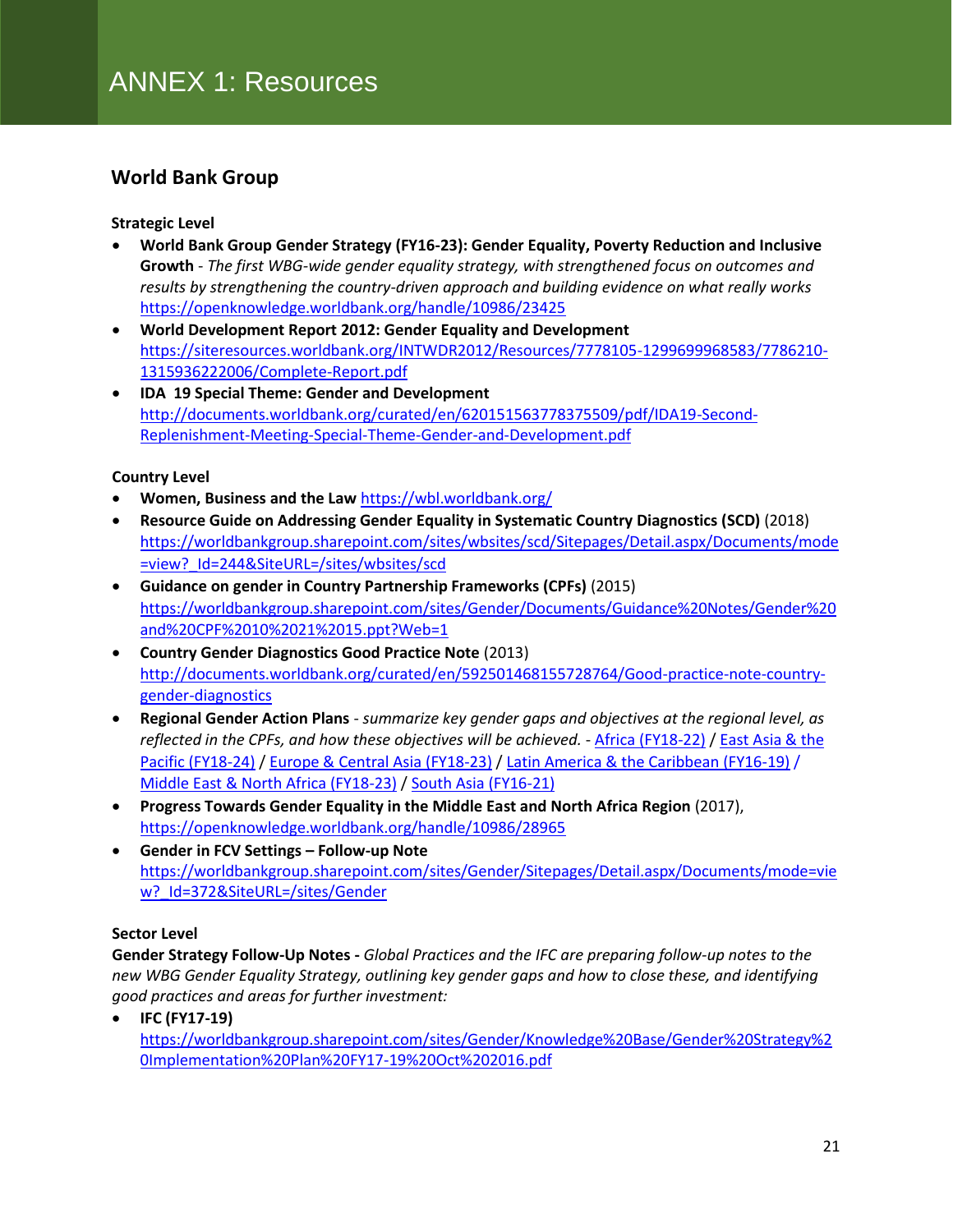- **Food and Agriculture**  [http://documents.worldbank.org/curated/en/207211487843624375/pdf/112972-WP-P160179-](http://documents.worldbank.org/curated/en/207211487843624375/pdf/112972-WP-P160179-PUBLIC-GFADRFollowUpNoteWBGGenderStrategy.pdf) [PUBLIC-GFADRFollowUpNoteWBGGenderStrategy.pdf](http://documents.worldbank.org/curated/en/207211487843624375/pdf/112972-WP-P160179-PUBLIC-GFADRFollowUpNoteWBGGenderStrategy.pdf)
- **Trade & Competitiveness (FY17-20)**  [https://worldbankgroup.sharepoint.com/sites/Gender/Knowledge%20Base/TC%20Gender%20Pract](https://worldbankgroup.sharepoint.com/sites/Gender/Knowledge%20Base/TC%20Gender%20Practice%20Note%20FINAL.pdf) [ice%20Note%20FINAL.pdf](https://worldbankgroup.sharepoint.com/sites/Gender/Knowledge%20Base/TC%20Gender%20Practice%20Note%20FINAL.pdf)
- **Poverty (FY16-23)**  [https://worldbankgroup.sharepoint.com/sites/Gender/Knowledge%20Base/GPVDR%20Gender%20F](https://worldbankgroup.sharepoint.com/sites/Gender/Knowledge%20Base/GPVDR%20Gender%20Follow%20Up%20Note.pdf) [ollow%20Up%20Note.pdf](https://worldbankgroup.sharepoint.com/sites/Gender/Knowledge%20Base/GPVDR%20Gender%20Follow%20Up%20Note.pdf)
- **Health, Nutrition, and Population**  [https://worldbankgroup.sharepoint.com/sites/Gender/Knowledge%20Base/HNPGP%20Follow%20U](https://worldbankgroup.sharepoint.com/sites/Gender/Knowledge%20Base/HNPGP%20Follow%20Up%20Note%20Gender%20Strategy.pdf) [p%20Note%20Gender%20Strategy.pdf](https://worldbankgroup.sharepoint.com/sites/Gender/Knowledge%20Base/HNPGP%20Follow%20Up%20Note%20Gender%20Strategy.pdf)
- **Social Protection and Jobs (FY18-23)** [https://worldbankgroup.sharepoint.com/sites/Gender/Sitepages/Detail.aspx/Documents/mode=vie](https://worldbankgroup.sharepoint.com/sites/Gender/Sitepages/Detail.aspx/Documents/mode=view?_Id=366&SiteURL=/sites/gender) w? Id=366&SiteURL=/sites/gender
- **Energy & Extractives** [https://worldbankgroup.sharepoint.com/sites/Gender/Sitepages/Detail.aspx/Documents/mode=vie](https://worldbankgroup.sharepoint.com/sites/Gender/Sitepages/Detail.aspx/Documents/mode=view?_Id=368&SiteURL=/sites/Gender) w? Id=368&SiteURL=/sites/Gender
- **Transport** [https://worldbankgroup.sharepoint.com/sites/Gender/Documents/Strategies%20and%20Policies/G](https://worldbankgroup.sharepoint.com/sites/Gender/Documents/Strategies%20and%20Policies/Gender_Transport%20and%20ICT%20Note.pdf) [ender\\_Transport%20and%20ICT%20Note.pdf](https://worldbankgroup.sharepoint.com/sites/Gender/Documents/Strategies%20and%20Policies/Gender_Transport%20and%20ICT%20Note.pdf)
- **Environment and Natural Resources (FY19-21)** [https://worldbankgroup.sharepoint.com/sites/Gender/Sitepages/Detail.aspx/Documents/mode=vie](https://worldbankgroup.sharepoint.com/sites/Gender/Sitepages/Detail.aspx/Documents/mode=view?_Id=371&SiteURL=/sites/Gender) w? Id=371&SiteURL=/sites/Gender
- **Climate (FY18-23)**  [https://worldbankgroup.sharepoint.com/sites/Gender/Sitepages/Detail.aspx/Documents/mode=vie](https://worldbankgroup.sharepoint.com/sites/Gender/Sitepages/Detail.aspx/Documents/mode=view?_Id=374&SiteURL=/sites/Gender) w? Id=374&SiteURL=/sites/Gender
- S**ocial, Urban, Rural and Resilience (FY16-23)**  [https://worldbankgroup.sharepoint.com/sites/gender/SitePages/Detail.aspx/Documents/mode=vie](https://worldbankgroup.sharepoint.com/sites/gender/SitePages/Detail.aspx/Documents/mode=view?_Id=369&SiteURL=/sites/gender&search=yes&val=&SiteScope=ThisSite) [w?\\_Id=369&SiteURL=/sites/gender&search=yes&val=&SiteScope=ThisSite](https://worldbankgroup.sharepoint.com/sites/gender/SitePages/Detail.aspx/Documents/mode=view?_Id=369&SiteURL=/sites/gender&search=yes&val=&SiteScope=ThisSite)
- **Water** [https://worldbankgroup.sharepoint.com/sites/Gender/Sitepages/Detail.aspx/Documents/mode=vie](https://worldbankgroup.sharepoint.com/sites/Gender/Sitepages/Detail.aspx/Documents/mode=view?_Id=373&SiteURL=/sites/Gender) w? Id=373&SiteURL=/sites/Gender
- IFC. 2019. **Understanding Gender-Based Violence Through the Lens of Haitian Garment Workers.** [https://www.ifc.org/wps/wcm/connect/topics\\_ext\\_content/ifc\\_external\\_corporate\\_site/gender+at](https://www.ifc.org/wps/wcm/connect/topics_ext_content/ifc_external_corporate_site/gender+at+ifc/resources/understanding-gender-based-violence) [+ifc/resources/understanding-gender-based-violence](https://www.ifc.org/wps/wcm/connect/topics_ext_content/ifc_external_corporate_site/gender+at+ifc/resources/understanding-gender-based-violence)
- World Bank (2019) **Women in Water Utilities: Breaking Barriers.**  <https://openknowledge.worldbank.org/handle/10986/32319>

#### **Project Level**

• **Good Practice Note on Addressing Gender-Based Violence in Investment Project Financing involving Major Civil Works** (2018) [http://documents.worldbank.org/curated/en/399881538336159607/Environment-and-Social-](http://documents.worldbank.org/curated/en/399881538336159607/Environment-and-Social-Framework-ESF-Good-Practice-Note-on-Gender-based-Violence-English.pdf)[Framework-ESF-Good-Practice-Note-on-Gender-based-Violence-English.pdf](http://documents.worldbank.org/curated/en/399881538336159607/Environment-and-Social-Framework-ESF-Good-Practice-Note-on-Gender-based-Violence-English.pdf)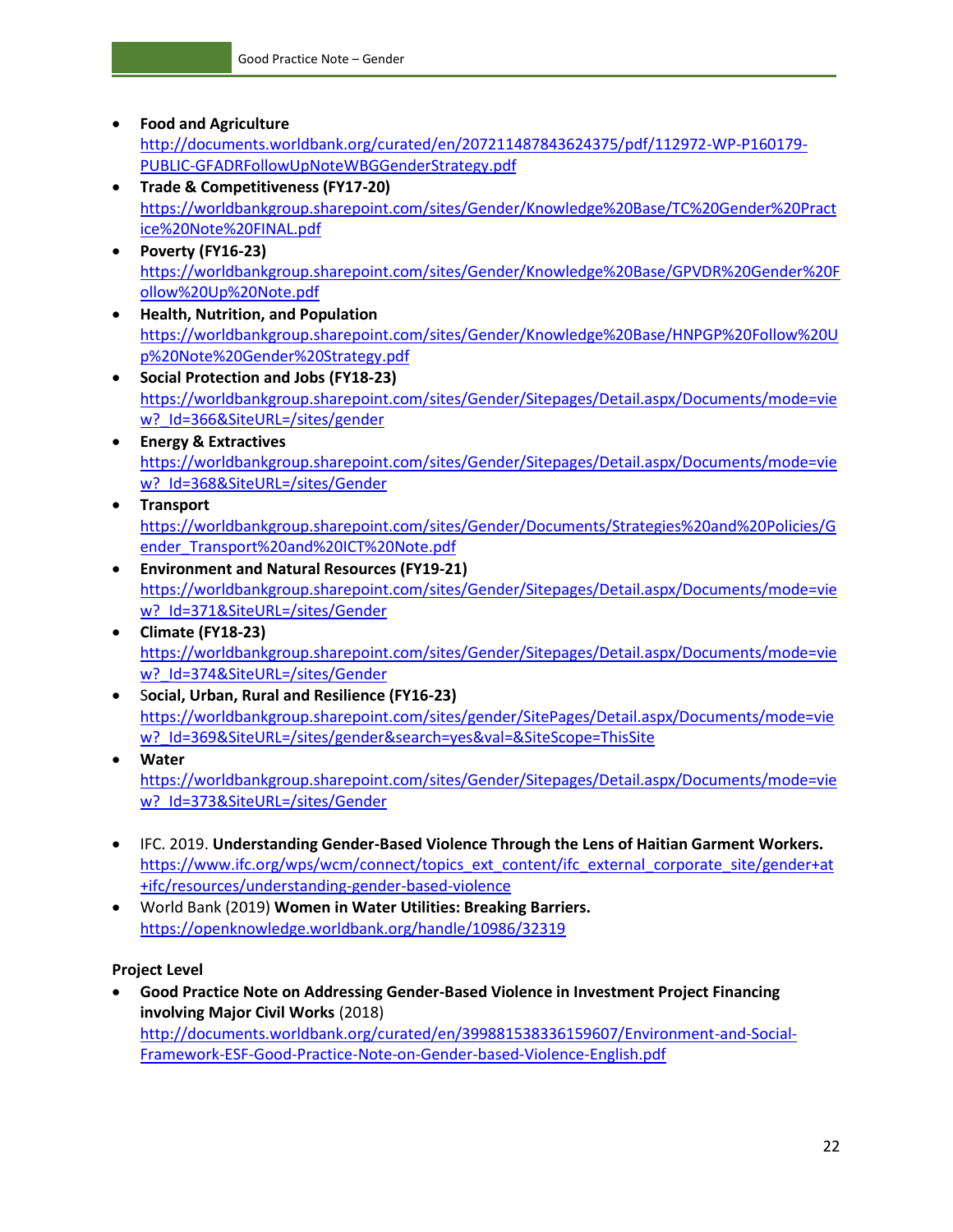• **Managing the Risks of Adverse Impacts on Communities from Temporary Project Induced Labor Influx** (2016) [http://pubdocs.worldbank.org/en/497851495202591233/Managing-Risk-of-Adverse](http://pubdocs.worldbank.org/en/497851495202591233/Managing-Risk-of-Adverse-impact-from-project-labor-influx.pdf)[impact-from-project-labor-influx.pdf](http://pubdocs.worldbank.org/en/497851495202591233/Managing-Risk-of-Adverse-impact-from-project-labor-influx.pdf)

#### **Other Institutions**

#### **Strategic Level**

- ADB (Asian Development Bank). 2013. Gender Equality and Women's Empowerment Operational Plan, 2013-2020. [https://www.adb.org/documents/gender-equality-and-womens-empowerment](https://www.adb.org/documents/gender-equality-and-womens-empowerment-operational-plan-2013-2020)[operational-plan-2013-2020](https://www.adb.org/documents/gender-equality-and-womens-empowerment-operational-plan-2013-2020)
- AfDB (African Development Bank Group). 2015. Investing in Gender Equality for Africa's Transformation. Abidjan, Cote d'Ivoire: AfDB. [https://www.afdb.org/fileadmin/uploads/afdb/Documents/Policy-Documents/2014-2018\\_-](https://www.afdb.org/fileadmin/uploads/afdb/Documents/Policy-Documents/2014-2018_-_Bank_Group_Gender_Strategy.pdf) [\\_Bank\\_Group\\_Gender\\_Strategy.pdf](https://www.afdb.org/fileadmin/uploads/afdb/Documents/Policy-Documents/2014-2018_-_Bank_Group_Gender_Strategy.pdf)
- EBRD (European Bank for Reconstruction and Development). 2015. Strategy for the Promotion of Gender Equality 2016-2020.<https://www.ebrd.com/gender-strategy.html>
- IADB (Inter-American Development Bank). 2014. Gender Action Plan 2014-2016. <http://idbdocs.iadb.org/wsdocs/getdocument.aspx?docnum=39376297>
- ILO (International Labour Organization) and Gender Equality. ILO's relevant resolutions and policy and strategy on gender equality and mainstreaming <https://www.ilo.org/gender/Aboutus/ILOandGenderEquality/lang--en/index.htm>
- FAO (Food and Agricultural Organization of the United Nations). Regional Gender Equality Strategy and Action Plan for Europe and Central Asia 2019-2022. <http://www.fao.org/3/ca4521en/ca4521en.pdf>

#### **Country Level**

- ADB Country Gender Assessments. [https://www.adb.org/themes/gender/country-gender](https://www.adb.org/themes/gender/country-gender-assessments)[assessments](https://www.adb.org/themes/gender/country-gender-assessments)
- AfDB Country Gender Profiles[. https://www.afdb.org/en/documents/project-operations/country](https://www.afdb.org/en/documents/project-operations/country-gender-profiles/gender)[gender-profiles/gender](https://www.afdb.org/en/documents/project-operations/country-gender-profiles/gender)
- AfDB. 2019. Indicators on Gender, Poverty, the Environment and Progress toward the Sustainable Development Goals in African Countries [https://www.afdb.org/en/documents/document/indicators-on-gender-poverty-the-environment](https://www.afdb.org/en/documents/document/indicators-on-gender-poverty-the-environment-and-progress-toward-the-sustainable-development-goals-in-african-countries-2019-109567)[and-progress-toward-the-sustainable-development-goals-in-african-countries-2019-109567](https://www.afdb.org/en/documents/document/indicators-on-gender-poverty-the-environment-and-progress-toward-the-sustainable-development-goals-in-african-countries-2019-109567)
- EBRD. 2019. Gender-Responsive Investment Climate Reform in Tajikistan: A Toolkit for policymakers and advocates.<file:///C:/Users/WB458289/Downloads/gender-tajikistan.pdf>
- FAO Country Gender Assessments[. http://www.fao.org/gender/resources/country-assessments/en/](http://www.fao.org/gender/resources/country-assessments/en/)

#### **Sector Level**

- ADB Sector Gender Checklists and Toolkits *provide a "how to" integrate gender equality and women's empowerment objectives in a range of sectors.*  <https://www.adb.org/themes/gender/checklists-toolkits>
- AfDB (2016). Empowering Women in Africa through Access to Sustainable Energy A desk review of gender-focused approaches in the renewable energy sector.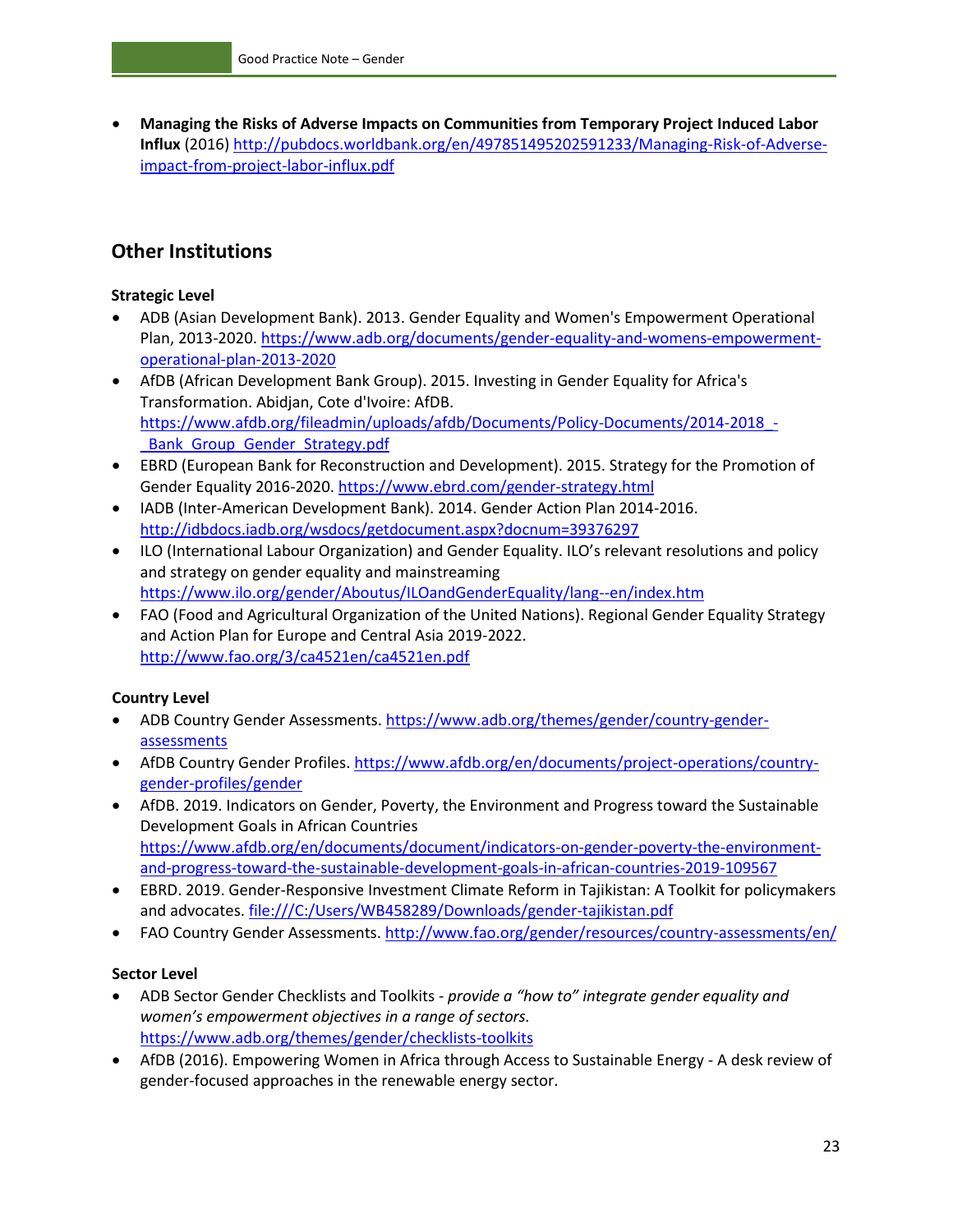[https://www.afdb.org/fileadmin/uploads/afdb/Documents/Publications/AfDB-](https://www.afdb.org/fileadmin/uploads/afdb/Documents/Publications/AfDB-Gender_and_Energy_Desk_Review-EN-2016.pdf)Gender and Energy Desk Review-EN-2016.pdf

- AfDB (2018). Inclusive Climate-Smart Finance Reaching those most in need. [https://www.afdb.org/fileadmin/uploads/afdb/Documents/Publications/AfDB\\_Inclusive\\_Climate-](https://www.afdb.org/fileadmin/uploads/afdb/Documents/Publications/AfDB_Inclusive_Climate-Smart_Finance.pdf)[Smart\\_Finance.pdf](https://www.afdb.org/fileadmin/uploads/afdb/Documents/Publications/AfDB_Inclusive_Climate-Smart_Finance.pdf)
- EBRD. 2016. Gender Mainstreaming in District Heating Projects in the Commonwealth of Independent States: A Toolkit. [file:///C:/Users/WB458289/Downloads/gender-mainstreaming](file:///C:/Users/WB458289/Downloads/gender-mainstreaming-district-heating-english.pdf)[district-heating-english.pdf](file:///C:/Users/WB458289/Downloads/gender-mainstreaming-district-heating-english.pdf)
- EBRD. 2016. Safe transport for all: Issues and operational lessons from the Egyptian National Railways.<file:///C:/Users/WB458289/Downloads/724-gender-case-study-enr.pdf>
- ReCAP. 2019. Guidelines for Mainstreaming Gender in Rural Transport. [http://www.research4cap.org/Library/Tanzarn-2019-](http://www.research4cap.org/Library/Tanzarn-2019-GuidelinesforMainstreamingGenderinRural%20Transport-ReCAP-GEN2157A-190618.pdf) [GuidelinesforMainstreamingGenderinRural%20Transport-ReCAP-GEN2157A-190618.pdf](http://www.research4cap.org/Library/Tanzarn-2019-GuidelinesforMainstreamingGenderinRural%20Transport-ReCAP-GEN2157A-190618.pdf)

#### **Project Level**

- **ADB Gender Action Plans (GAP)**  *The project-specific GAP is a tool used by ADB to ensure "gender mainstreaming" is tangible and explicitly visible in project design and implementation.* [https://www.adb.org/projects/documents/documenttype/Gender%20Action%20Plans/doctype/Ge](https://www.adb.org/projects/documents/documenttype/Gender%20Action%20Plans/doctype/Gender%20Action%20Plans) [nder%20Action%20Plans](https://www.adb.org/projects/documents/documenttype/Gender%20Action%20Plans/doctype/Gender%20Action%20Plans)
- IADB. Operational Policy On Gender Equality In Development. 2010. <http://idbdocs.iadb.org/wsdocs/getdocument.aspx?docnum=35428399>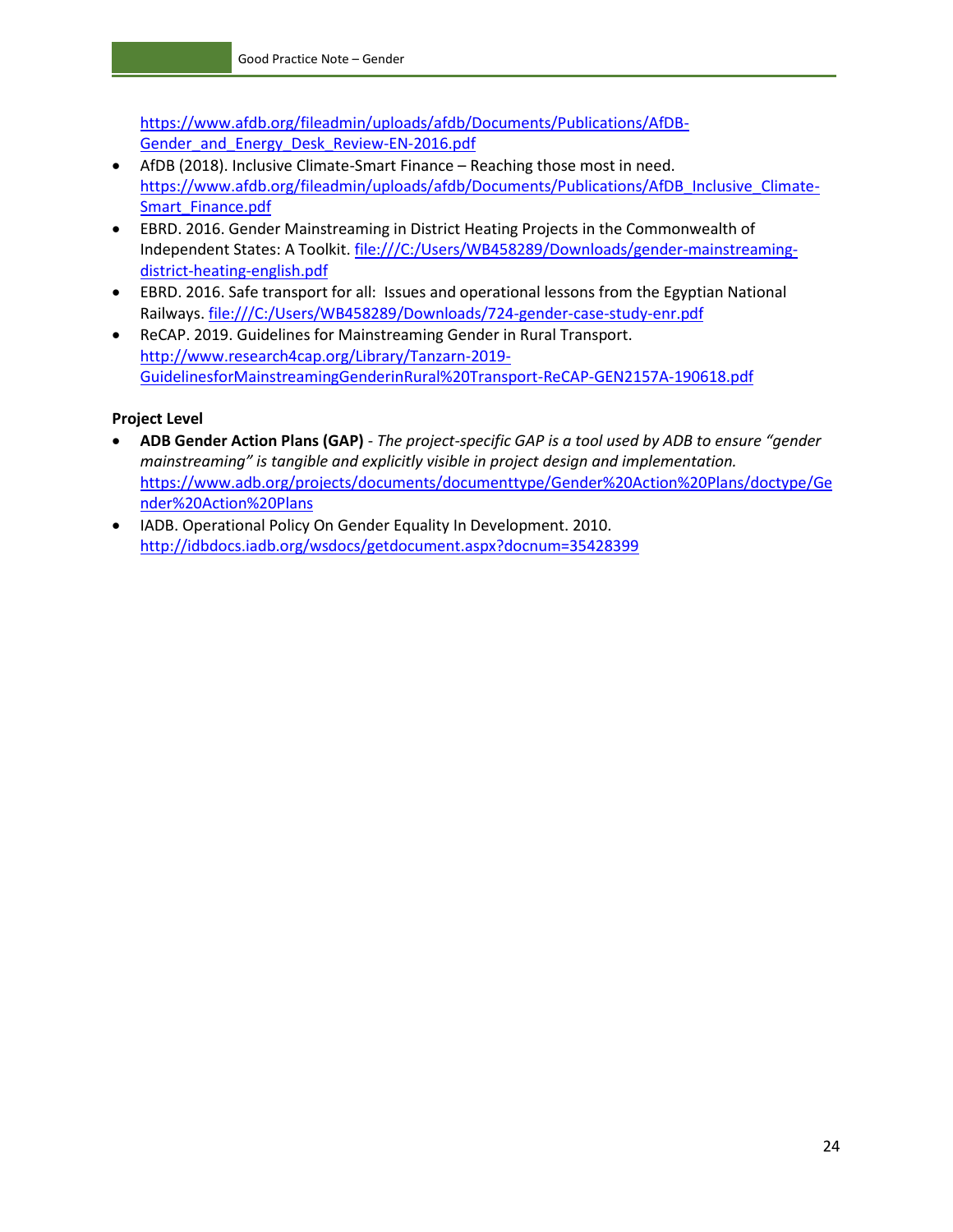#### **GENDER AND THE ESF WITH RELEVANT GUIDANCE NOTES**

#### **ESS1. Assessment and Management of Environmental and Social Risks and Impacts**

- Assess risks and impacts that project impacts fall disproportionately on **the disadvantaged or vulnerable (\*which include gender)** and any prejudice or discrimination toward such groups in providing access to development resources and project benefits.
- Ensure that projects do not inadvertently compromise existing legitimate rights for land and natural resource tenure and use (including collective rights, subsidiary rights and the rights of **women**) or have other unintended consequences, particularly where the project supports land titling and related issues.
- Implement differentiated measures so that adverse impacts do not fall disproportionately on **the disadvantaged or vulnerable**, and they are not disadvantaged in sharing any development benefits and opportunities resulting from the project.

#### **ESS1 Guidance Note**

- From the socioeconomic perspective, the Borrower should ensure that baseline information is accurate and up-to-date, as rapidly changing situations, such as in-migration of people in anticipation of a project or lack of data on **disadvantaged and vulnerable groups** within a community, can affect the efficacy of social mitigation measures.
- The risks and impacts identification process should use accepted social development methods to identify **disadvantaged or vulnerable individuals or groups** within the project-affected parties, where possible collecting data on a disaggregated basis. The Borrower should assess potential impacts, including differentiated impacts, on these individuals and groups and propose specific, and if necessary separate, measures in consultation with them to mitigate the potential risks and impacts.

#### **ESS2. Labor and Working Conditions**

- Provide appropriate measures of protection and assistance to address the vulnerabilities of project workers, including specific groups of workers, such as **women**, people with disabilities, migrant workers and children of working age.
- Do not employ trafficked persons in connection with the project. **Women** and children are particularly vulnerable to trafficking practices.

#### **ESS2 Guidance Note**

- Discrimination can occur in the workplace in various ways. For example, recruitment of project workers may impose requirements that are not necessary for a job but may result in excluding a specific group. It can relate to decisions on how much to pay a project worker, for example, a **female** or migrant project worker. Discrimination can also occur in training and development, where selection may be based on criteria that are discriminatory. It can relate to termination of employment, where a specific group may be disproportionately affected, for example, based on considerations relating to age or **gender**. Finally, it can arise with respect to inappropriate treatment or harassment of project workers related, for example, to **gender**, age, disability, ethnicity, or religion.
- The Borrower identifies measures that support equal opportunities for **women** and men, with emphasis on equal criteria for selection, remuneration, and promotion, and equal application of those criteria. There should be measures to prevent harassment of project workers, including **sexual harassment**, in the workplace. If migrant workers are engaged by the project, the Borrower implements appropriate measures to prevent any discriminatory treatment of them.
- Many project workers are able to undertake different kinds of employment regardless of specific vulnerabilities, but there may be circumstances where measures may need to be taken to provide protection and assistance, for example, for **women** while they are pregnant. It is important that women be protected from dismissal and other forms of prejudice in employment on the grounds of **pregnancy**, **maternity leave**, or **marital status**.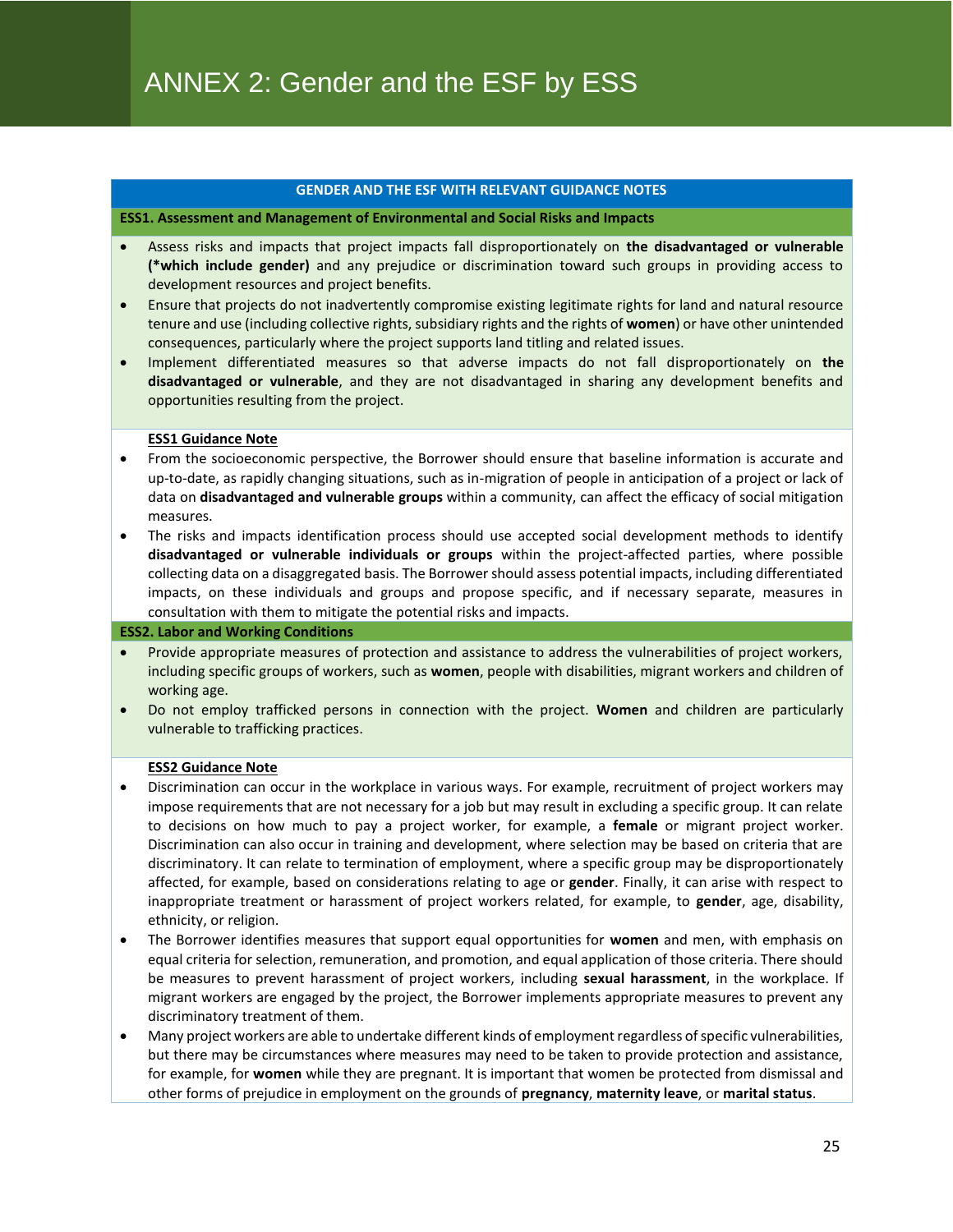- The grievance mechanism will be accessible to all direct and contracted workers, taking into account their different characteristics, for example, **female** workers, migrant workers, or workers with disabilities.
- Some OHS risks may be specific to **female** workers. It is recommended to include a balanced representation of **women** on OHS committees to help design policies and practices responding to the needs of **female** project workers.
- Issues to be taken into account in assessing how to apply ESS2 in a proportionate manner include consideration of the age, **gender**, and specific vulnerability of the individual or group of community workers in relation to the nature of the project's risks and impacts, and the project activities to be conducted by those workers.

#### **ESS4. Community Health and Safety**

- Evaluate and address the risks and impacts of the project on the health and safety of the affected communities during the project life-cycle, including **the vulnerable**.
- Avoid or minimize the potential for community exposure to water-borne, water-based, water-related, and vector-borne diseases, and communicable and non-communicable diseases that could result from project activities, taking into consideration differentiated exposure to and higher sensitivity of **vulnerable groups**.

#### **ESS4 Guidance Note**

- Some groups within a community may be particularly vulnerable to health and safety risks from a project because of, for example, their age, health, level of education, occupation, socioeconomic conditions, status, **gender**, and/or disability. Identifying individual groups considered to be vulnerable is an important part of the environmental and social assessment, and enables inclusive measures to be incorporated into projects to avoid harm to vulnerable groups and improve project performance. Attention should be given to the health and safety risks posed by the influx of workers or people providing support services into an area as a result of the project. Risks related to labor influx are known to be potentially highest for large infrastructure projects in remote areas.
- Where an assessment identifies risks, for example **Gender-Based Violence (GBV) or Sexual Exploitation and Abuse (SEA)** of children, or communicable diseases, which may arise from the interaction of project workers with local communities, the environmental and social documents for the project describe such risks and measures to address them.
- High-risk locations may include areas of high social risk such as armed conflict or criminal activity, where functioning electricity for lighting, communications, or road infrastructure may be a structural element that is critical for community health and safety, particularly for **women** and children and other vulnerable groups.
- Management systems that address the safety of services are important because without adequate protection measures the provision of such services can present dangers for communities. Such systems address the community health and safety risks posed by project services, for example, risks associated with service providers, which may use their service for the purpose of financial, sexual, or other exploitation, particularly of vulnerable groups such as **women**, children, and the elderly.
- Health risks from project activities may differ within communities, depending on various factors that can contribute to vulnerability, including age, **gender**, status, physical or mental illness or disability, poverty or economic disadvantage, or dependence on unique natural resources. For example, households that rely on water directly from natural sources may be more at risk of water-borne and water-based diseases than those that receive water from a distribution network. Health risks may also place a disproportionate burden on **women**, who are often responsible for family health care.
- Understanding how community members may be exposed to project-related hazardous, materials taking into account the different activities and use of resources by members of the community, in particular those most vulnerable to exposure, helps to identify appropriate mitigation measures. For example, **women** and children may be particularly susceptible to exposure to contaminants in water when carrying out domestic activities, or children may be affected by contaminated soils, water, or hazardous waste while at play.

#### **ESS5. Land Acquisition, Restrictions on Land Use and Involuntary Resettlement**

• Ensure in the consultation process that women's perspectives are obtained and their interests factored into all aspects of resettlement planning and implementation. Addressing livelihood impacts may require intrahousehold analysis in cases where **women**'s and men's livelihoods are affected differently. **Women**'s and men's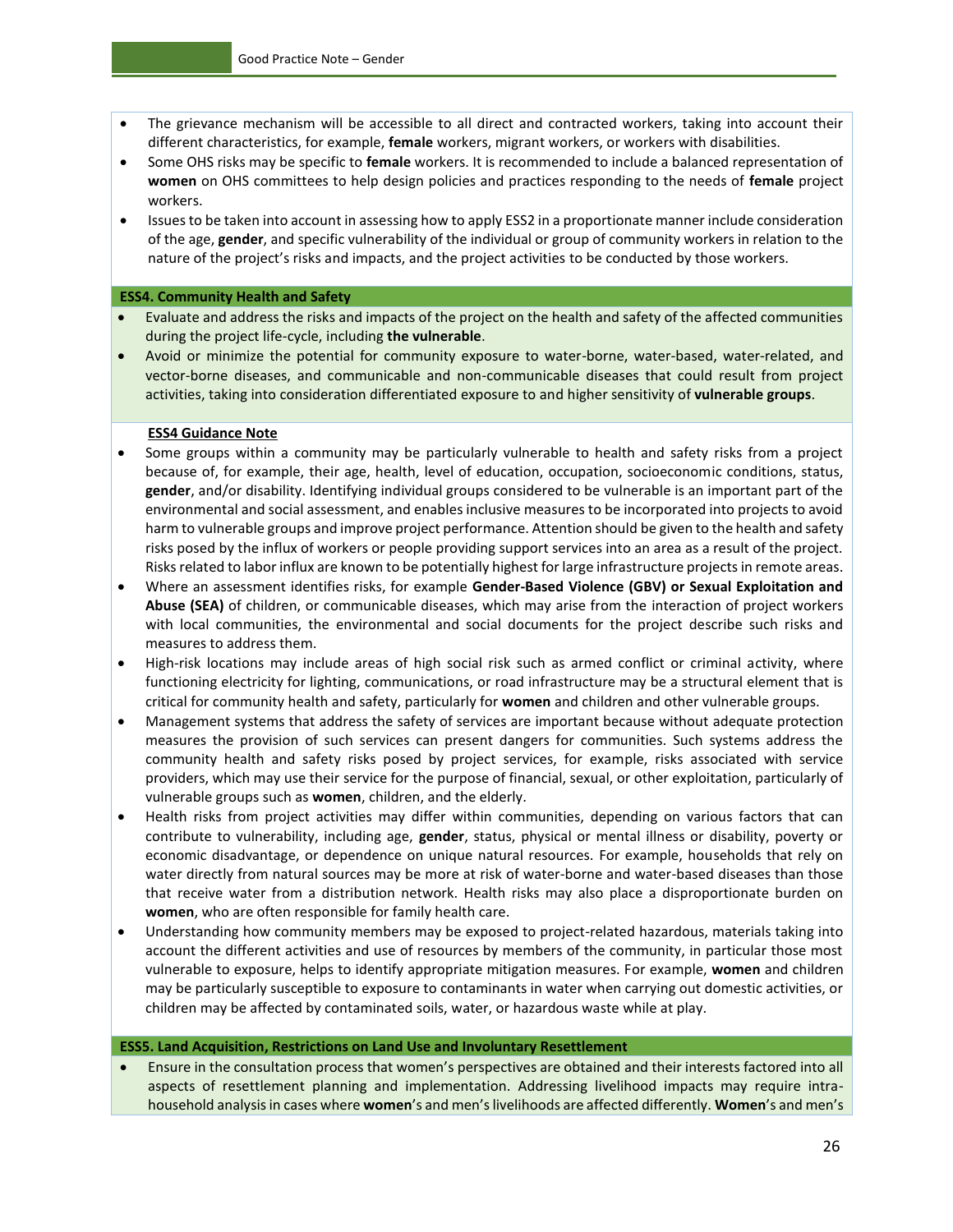preferences in terms of compensation mechanisms, such as replacement land or alternative access to natural resources rather than in cash, should be explored.

- Issue documentation of ownership or occupancy and compensation payments in the names of **both spouses**  or single heads of households as relevant, and other resettlement assistance, such as skills training, access to credit, and job opportunities, should be equally available to **women** and adapted to their needs. Where national law and tenure systems do not recognize the rights of **women** to hold or contract in property, measures should be considered to provide **women** as much protection as possible with the objective to achieve equity with men.
- Establish in the resettlement action plan the entitlements of affected persons and/or communities, paying particular attention to **gender** aspects and the needs of vulnerable segments of communities, and will ensure that these are provided in a transparent, consistent, and equitable manner. The plan will incorporate arrangements to monitor the effectiveness of livelihood measures during implementation, as well as evaluation once implementation is completed.

#### **ESS5 Guidance Note**

- As with any other activity involving project-affected persons, a grievance mechanism is in place to allow consideration of, and timely response to, grievances raised by land donors (and other persons affected by the transfer of land). In terms of vulnerable people or communities, **women** users of land to be donated, or in the case of collective or community lands to be donated, users of those lands, may be at risk of being passed over in the decision-making process, unless they are consulted.
- It is important that affected disadvantaged or vulnerable individuals or groups have a voice in consultation and planning processes. This may involve special efforts to include those who are particularly vulnerable to hardship because of physical or economic displacement. Depending on the project context, this may be people living below the poverty line, the landless, the elderly, the disabled, or **female**- and child-headed households. Community engagement in this case may include dedicated focus groups, and members of disadvantaged or vulnerable groups should be included among the representatives of affected communities.
- **Women** frequently suffer disproportionately when resettlement is badly planned or executed, as they are often a disproportionately large number of the poor; have more limited access to resources, opportunities, and public services than men; and as a result, rely more heavily on informal support networks within their existing communities. The resettlement planning process needs to consider the situation of **women** and to adapt the engagement process as necessary to ensure that **women** have a role in decision making. A comprehensive planning process includes identification of: (a) **women**'s means of income generation and livelihoods, including non-formal activities such as gathering natural resources, or trading and bartering services and wares; (b) **women**'s social and economic networks, including extended family ties; and (c) **women**'s ownership of affected assets, including land and crops, in order to appropriately compensate them.
- The census identifies affected persons, and includes pertinent demographic (age, **gender**, family size, births, and deaths) and related social and economic information (ethnicity, health, education, occupation, income sources, livelihood patterns, productive capacity, and so forth).
- Where legally permissible, the resettlement plan includes measures to ensure that documentation of ownership or occupancy, such as title deeds and lease agreements, and compensation (including the bank accounts established for payment of compensation), are issued in the names of **both spouses** or of single **female** heads of households, as relevant to each situation. In circumstances in which national law and local customary tenure systems do not give **women** equal opportunities or rights with regard to property, alternative steps are taken to ensure that access of **women** to security of tenure is equivalent to that of men and does not further disadvantage women.
- Replacement housing should, as appropriate, be of sufficient quality to protect inhabitants from weather conditions and environmental hazards and provide for their physical safety; and housing structures should provide adequate space, taking into account household size and the number of **women** and children.
- The resettlement plan provides for transitional relocation assistance to people who are physically displaced. Such assistance may include transportation, food, shelter, and social services that are provided to affected persons during the relocation to their new site. Additional measures may be necessary for vulnerable groups during physical relocation, particularly pregnant **women**, children, the elderly, and the disabled.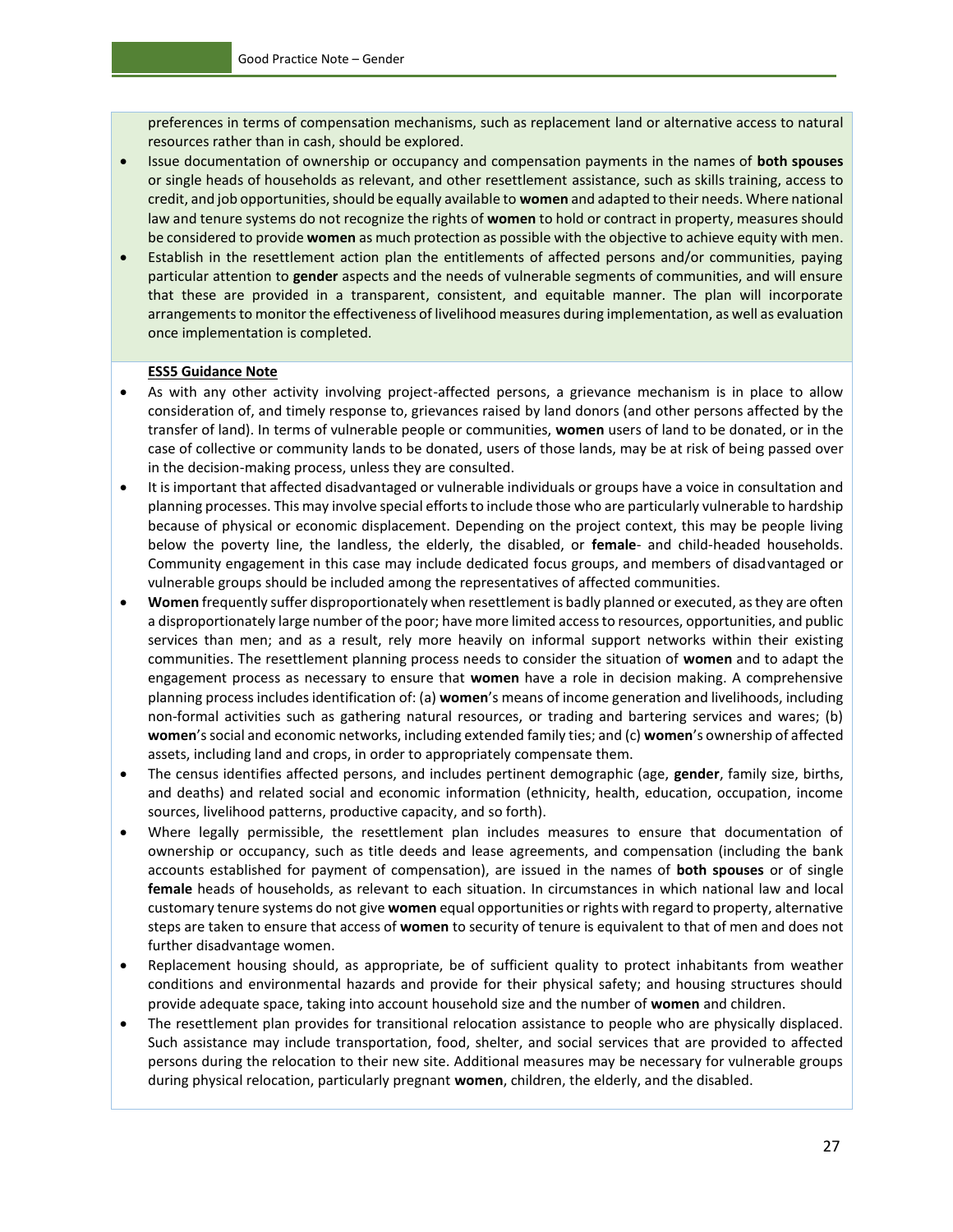#### **ESS 7. Indigenous Peoples/Sub-Saharan African Historically Underserved Traditional Local Communities**

- Proactively engage with the relevant Indigenous Peoples to ensure their ownership and participation in project design, implementation, monitoring and evaluation and consult with them as to the cultural appropriateness of proposed services or facilities, and will seek to identify and address any economic or social constraints (including those relating to **gender**) that may limit opportunities to benefit from, or participate in, the project.
- Conduct the engagement process which includes stakeholder analysis and engagement planning, disclosure of information, and meaningful consultation, in a culturally appropriate and **gender** and inter-generationally inclusive manner.
- Assess and document Indigenous Peoples' resource use without prejudicing any Indigenous Peoples' land claim where the assessment of land and natural resource use will be **gender** inclusive and specifically consider women's role in the management and use of these resources.
- Address the **gender** and intergenerational issues that exist among Indigenous Peoples through technical or financial support.

#### **ESS7 Guidance Note**

- A targeted social assessment for the purposes of ESS7 should consider differentiated **gender** impacts of project activities and impacts on potentially disadvantaged or vulnerable groups within the community of IP/SSAHUTLC.
- The consultation with the affected IP/SSAHUTLC is conducted in a **gender**-inclusive manner, so that the interests of both genders are considered in all aspects of project planning and implementation.
- Particular attention should be given to groups within affected IP/SSAHUTLC that may be disadvantaged or vulnerable, such as **women**, youth, the poor, and persons with disabilities. Addressing any limitations on their participation in the FPIC process helps to ensure that their interests and concerns are adequately considered and addressed as part of the process to establish FPIC.
- The social assessment should consider differentiated **gender** impacts of project activities and impacts on potentially disadvantaged or vulnerable groups within the community of IP/SSAHUTLC.
- The Indigenous Peoples Plan includes measures for ensuring IP/SSAHUTLC receive social and economic benefits that are culturally appropriate and **gender** sensitive and steps for implementing them. If necessary, this may call for measures to enhance the capacity of the project implementing agencies.

#### **ESS10. Stakeholder Engagement and Information Disclosure**

- Identify **the disadvantaged or vulnerable**.
- Describe in the Stakeholder Engagement Plan (SEP) the measures that will be used to remove obstacles to participation, and how the views of differently affected groups will be captured. Where applicable, the SEP will include differentiated measures to allow the effective participation of **the disadvantaged or vulnerable**.
- Provide stakeholders with access to the information on potential risks and impacts that might disproportionately affect **the vulnerable and disadvantaged** and describing the differentiated measures taken to avoid and minimize these.
- Disclose information in relevant local languages and in a manner that is accessible and culturally appropriate, taking into account any specific needs of groups that may be differentially or disproportionately affected by the project or groups of the population with specific information needs (such as, disability, literacy, **gender**, mobility, differences in language or accessibility).

#### **ESS10 Guidance Note**

- The term "other interested parties" refers to individuals, groups, or organizations with an interest in the project, which may be because of the project location, its characteristics, its impacts, or matters related to public interest. For example, these parties may include regulators, government officials, the private sector, the scientific community, academics, unions, **women**'s organizations, other civil society organizations, and cultural groups.
- Depending on the societal context, **women**, children, youth, and the elderly or other groups may need to be considered as stakeholder groups of their own, and separate consultation formats may be needed to capture suggestions and concerns.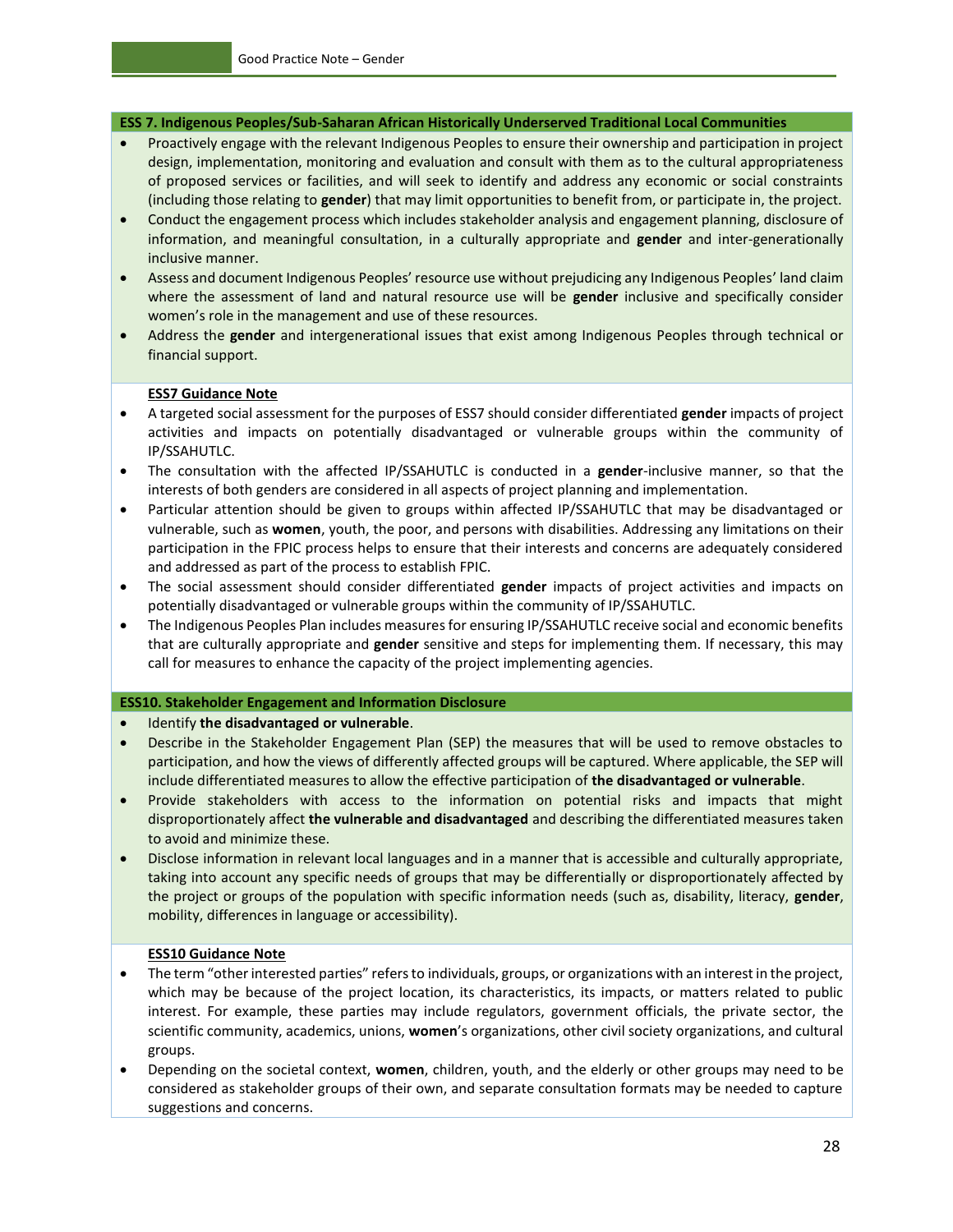- Various types of barriers may influence the capacity of **disadvantaged or vulnerable** groups to articulate their concerns and priorities about project impacts. These barriers can be linked to sociopolitical, societal conflict, educational, or practical factors. For example, barriers can exist for ethnic, linguistic, and religious minorities; low-income households; **women**; youth; persons with limited mobility; or persons with disabilities. An array of strategies can be deployed to mitigate these obstacles by focusing on issues of accessibility, communication, empowerment, and/or confidentiality.
- An inclusive engagement process should empower all relevant stakeholders to participate. This participation includes systematic engagement with, for example, **women**, children, youth, the elderly, people with disabilities, and other vulnerable or disadvantaged groups.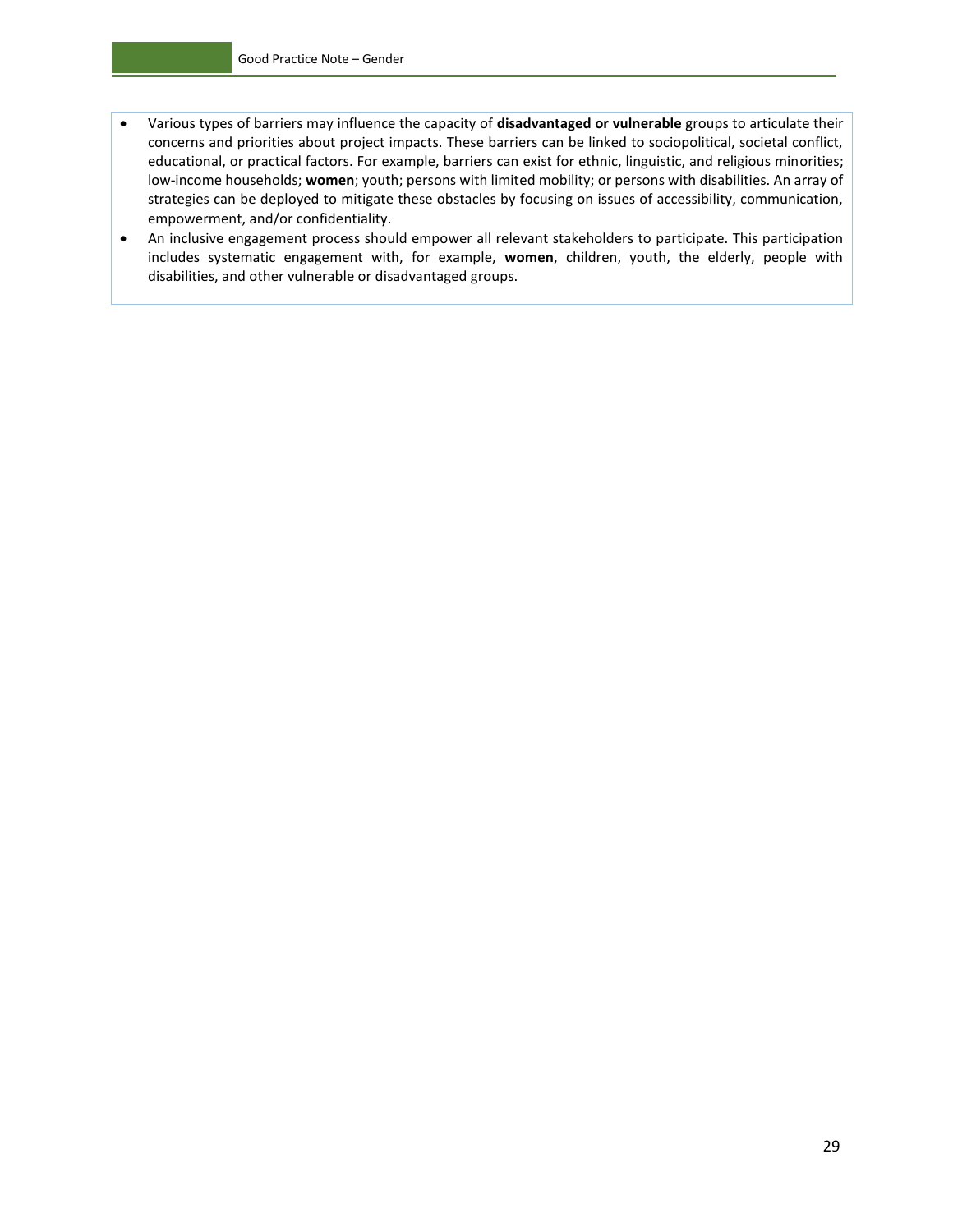#### **SECTION I – PURPOSE AND APPLICATION**

- 1. This Directive establishes directions for Bank staff regarding due diligence obligations relating to the identification of, and mitigation of risks and impacts on, individuals or groups who, because of their particular circumstances, may be disadvantaged or vulnerable, as described in paragraph 4 (b) of the *World Bank Environmental and Social Policy For Investment Project Financing (E&S Policy) and* paragraph 28 (b) of the Environmental and Social Standard 1: *Assessment and Management of Environmental and Social Risks and Impacts* (ESS1).
- 2. This Directive applies to the Bank.

#### **SECTION II – DEFINITIONS**

Capitalized terms and acronyms used in this Directive have the meanings set out: (a) in the Bank Policy entitled "*World Bank Environmental and Social Policy for Investment Project Financing*"; or (b) below.

- 1. "**disadvantaged or vulnerable**" refers to those individuals or groups who, by virtue of, for example, their age, gender, ethnicity, religion, physical, mental or other disability, social, civic or health status, sexual orientation, gender identity, economic disadvantages or indigenous status, and/or dependence on unique natural resources, may be more likely to be adversely affected by the project impacts and/or more limited than others in their ability to take advantage of a project's benefits. Such an individual/group is also more likely to be excluded from/unable to participate fully in the mainstream consultation process and as such may require specific measures and/or assistance to do so. This will take into account considerations relating to age, including the elderly and minors, and including in circumstances where they may be separated from their family, the community or other individuals upon whom they depend.
- 2. "**due diligence**" means the process conducted by the Bank pursuant to Section C of the E&S Policy.
- 3. "**Environmental and Social Framework**" means the World Bank Environmental and Social Framework that comprises a "*Vision for Sustainable Development"*, the "*World Bank Environmental and Social Policy for Investment Project Financing"* and the "*Environmental and Social Standards"*.
- 4. "**environmental and social assessment**" means the process conducted by the Borrower pursuant to Section B of ESS1.
- 5. "**E&S Procedure**" means the procedure entitled "*Environmental and Social Procedure.*"
- 6. "**OESRC**" means the Operations Environmental and Social Review Committee of the Bank referred to in the Environmental and Social Procedure.
- 7. "**Stakeholder Engagement Plan**" or "**SEP**" means the plan developed in accordance with Environmental and Social Standard 10: *Stakeholder Engagement and Information Disclosure* (ESS 10).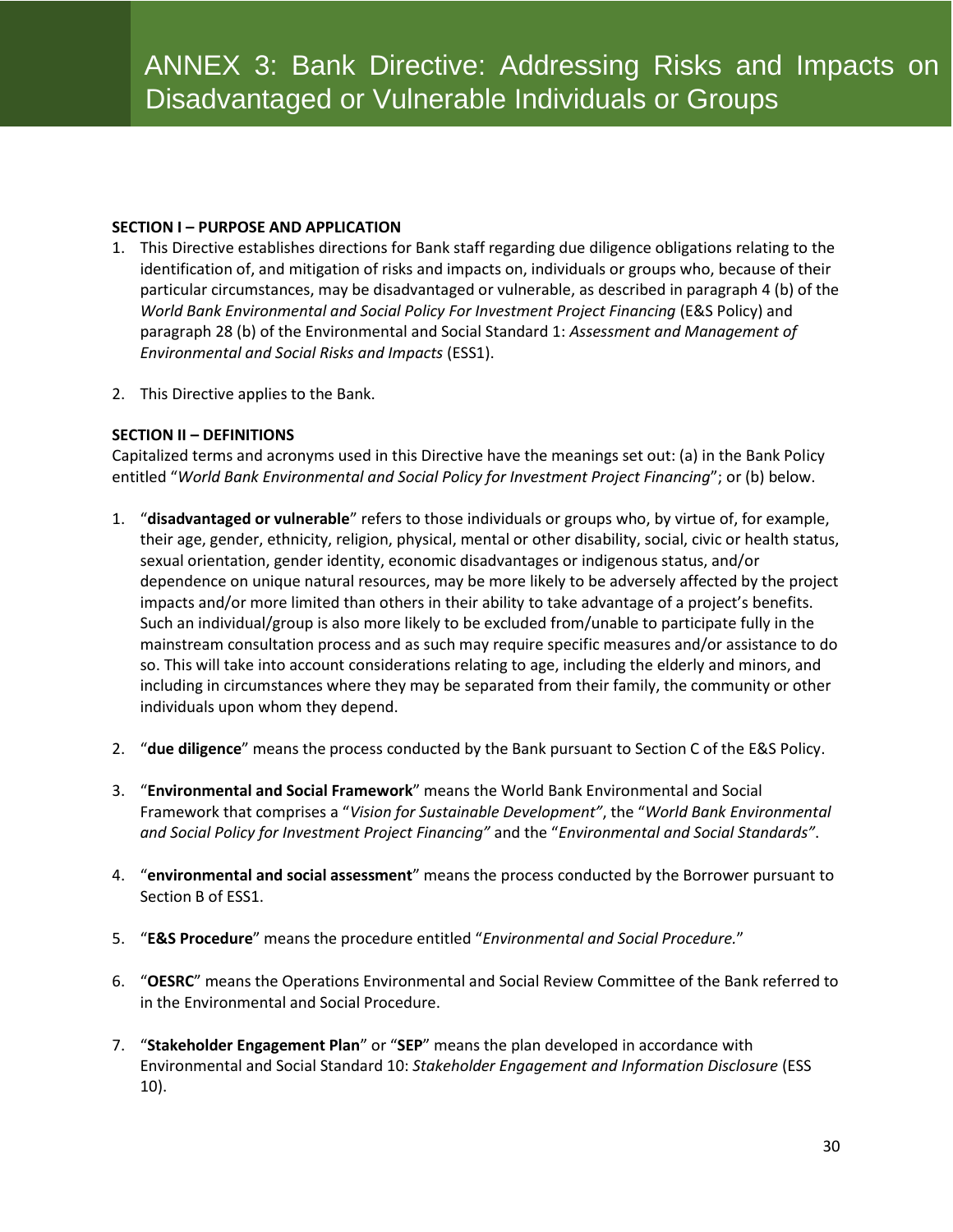#### **SECTION III – SCOPE**

- 1. The task team supports the Borrower's preparation and implementation of the project in accordance with, among other things, OP/BP10.00 *Investment Project Financing*, the relevant IPF instructions/procedures, the E&S Policy and the E&S Procedure. Where a project poses specific risks and impacts to individuals or groups who, because of their particular circumstances, may be disadvantaged or vulnerable, the task team approaches such risks and impacts as set out below.
- 2. The task team assists the Borrower in establishing arrangements for the undertaking and preparation of the environmental and social assessment of the project as required by ESS11, including by reviewing and providing its no-objection to relevant terms of reference (if any) prepared by the Borrower with respect to the assessment and, as and when appropriate, supports the Borrower in carrying out consultations with stakeholders.
- 3. The task team reviews the terms of reference for the environmental and social assessment to verify that, in accordance with paragraphs 28 (b) (ii) and (iii) and 29 of ESS1, the terms of reference:

(a) identifies (or requires the identification of) groups or individuals affected by the project that may be disadvantaged or vulnerable; and

(b) requires an assessment of project risks and impacts, and identification of differentiated mitigation measures, as they pertain to the disadvantaged or vulnerable individuals or groups that are identified.

4. As the Borrower is also required to engage with the different stakeholders as an integral part of the environmental and social assessment in accordance with ESS102, the task team reviews the Borrower's Stakeholder Engagement Plan (SEP) to verify that:

(a) the SEP identifies the disadvantaged or vulnerable individuals or groups as referred to in paragraph 1 of Section II;

(b) where applicable, the SEP includes differentiated measures to allow the effective participation of such individuals or groups; and

(c) the Borrower has engaged and consulted with such individuals and groups in accordance with the SEP.

5. The task team undertakes its due diligence of the project, with respect to disadvantaged or vulnerable individuals or groups, by (as applicable):

(a) reviewing the environmental and social assessment conducted by the Borrower to verify that it addresses the relevant project risks and impacts, including the (i) risk that project-related impacts fall disproportionately on individuals or groups who, because of their particular circumstances, may be disadvantaged or vulnerable; and (ii) risk of prejudice or discrimination toward individuals or groups in providing access to development resources and project benefits, particularly in the case of those who may be disadvantaged or vulnerable;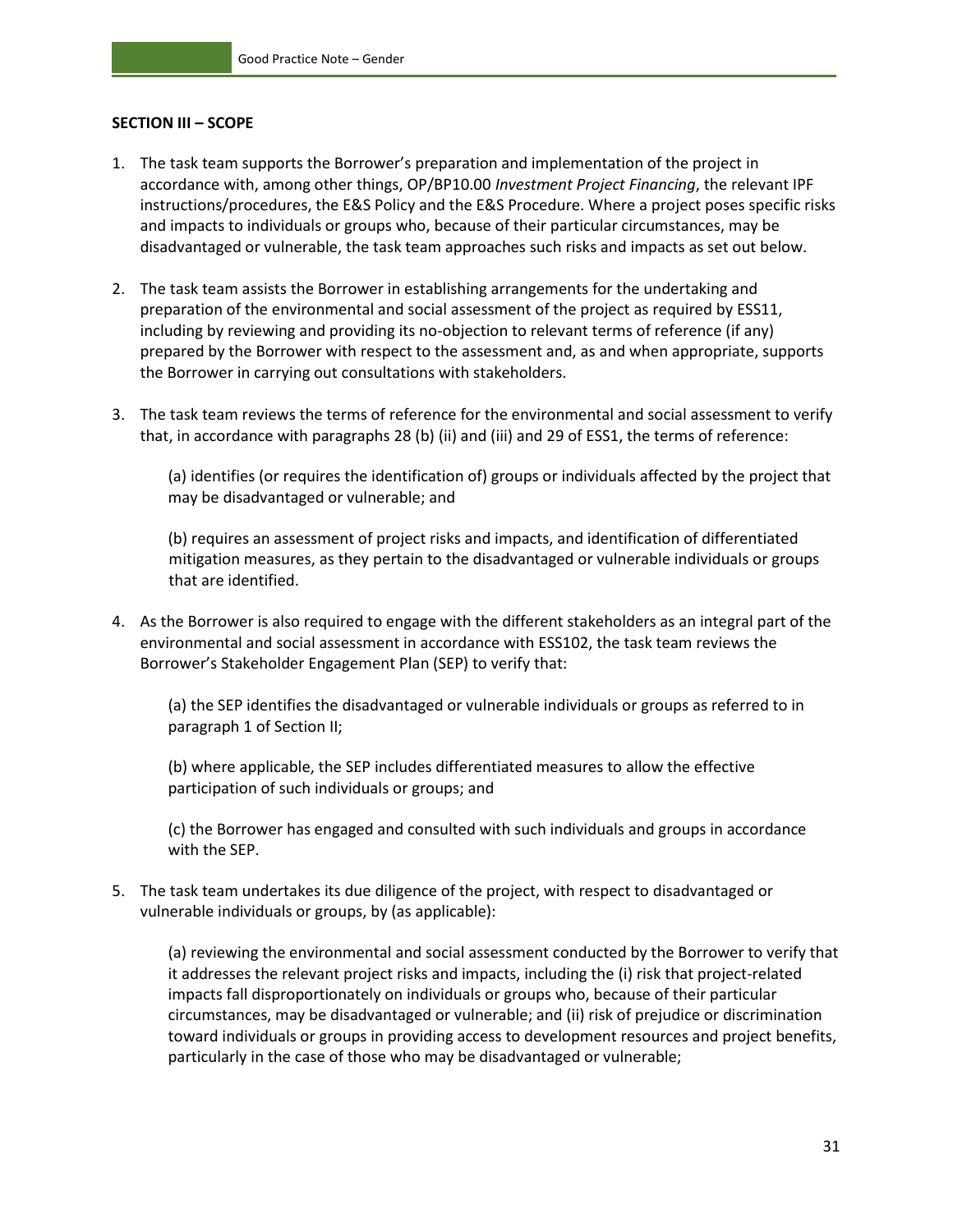(b) if appropriate in the context of a particular project, participating in the consultation activities of the Borrower, including with disadvantaged or vulnerable individuals or groups3;

(c) considering the potential significance of risks and impacts on disadvantaged or vulnerable individuals or groups in order for the Bank to determine whether to require the Borrower to retain, or whether the Bank should retain, independent third party specialists to assist in the identification of such individuals or groups and assessment of the risks and impacts on them; and

(d) reviewing information provided by the Borrower or through the Bank's own efforts about the project's risks and impacts on disadvantaged or vulnerable individuals or groups.

- 6. Through its due diligence, the task team ascertains whether: (i) the environmental and social assessment has properly identified the disadvantaged or vulnerable individuals or groups; and (ii) appropriate differentiated mitigation measures have been incorporated into project design and documented in relevant project documents so that adverse impacts do not fall disproportionately on the disadvantaged or vulnerable, and they are not disadvantaged in sharing any development benefits resulting from the project. This due diligence contributes to the Bank's decision making as to whether or not to proceed with the proposed project.
- 7. There may be circumstances in which the application of this Directive (including the identification of disadvantaged or vulnerable individuals or groups or differentiated mitigation measures) could expose such individuals or groups to risk of harm. In such circumstances the task team seeks the advice of the Operations Environmental and Social Review Committee (OESRC), which also considers any implications that such circumstance may have for the task team itself. The OESRC considers the project-specific circumstances and the risk of harm, and advises the task team as to whether or not to proceed with the project and, if so, on what basis. In cases where the project proceeds, the task team will comply with this Directive in the manner advised by the OESRC. The task team documents its good faith efforts to apply this Directive and the response of the Borrower to such efforts.
- 8. The task team ensures that the Environmental and Social Commitment Plan (ESCP) reflects in adequate detail the measures and actions agreed between the Bank and the Borrower to address risks or impacts on disadvantaged or vulnerable individuals or groups. The task team attaches the ESCP to the legal agreement and includes in the legal agreement any appropriate obligations to be met by the Borrower in relation to disadvantaged or vulnerable individuals or groups.
- 9. During the implementation support and monitoring phase, the task team monitors the Borrower's obligations with respect to disadvantaged or vulnerable individuals or groups.
- 10. The task team may engage independent third party specialists or consult with stakeholders to verify project monitoring information related to disadvantaged or vulnerable individuals or groups.

#### **SECTION IV – EXCEPTION**  None.